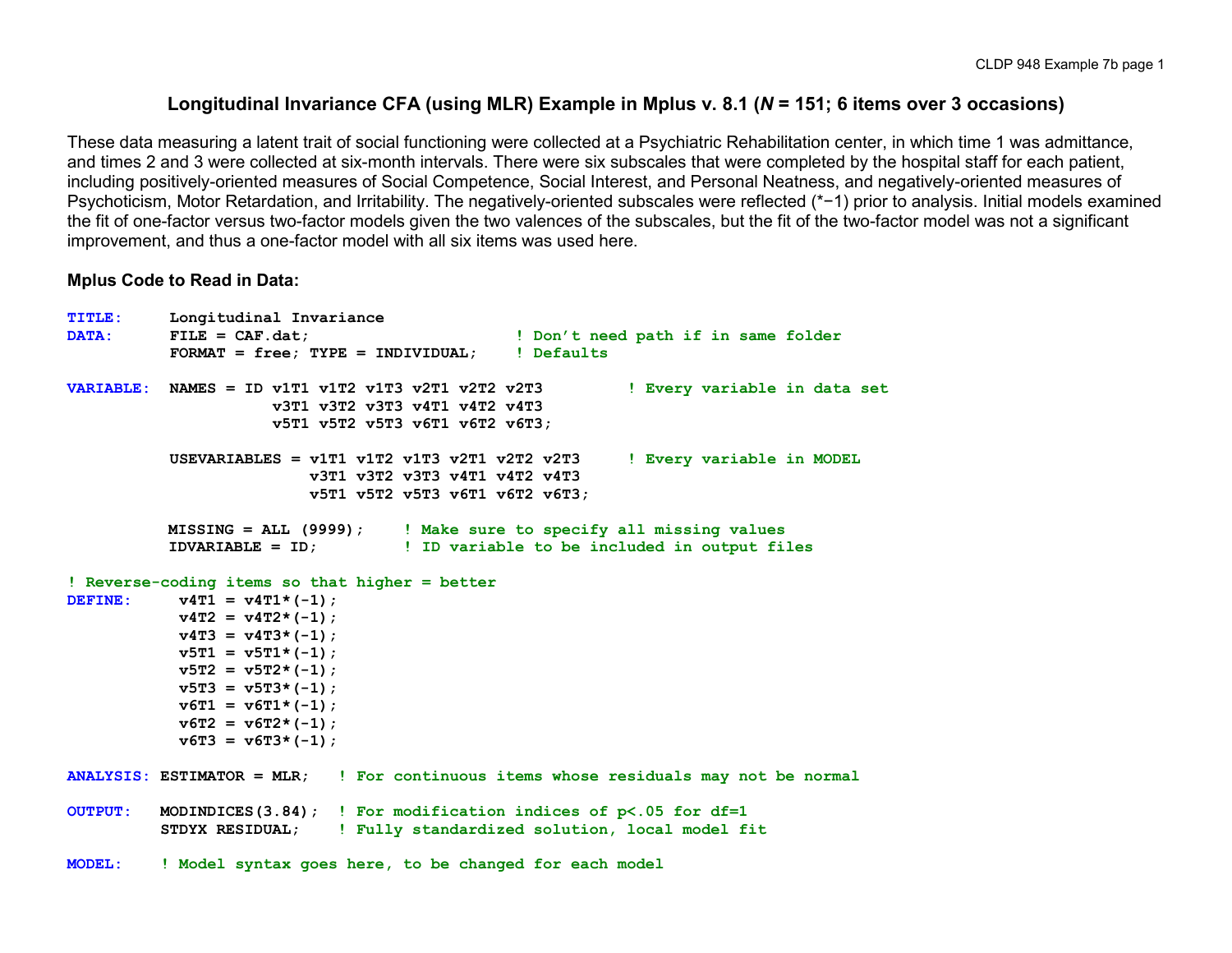# **Model 1. Configural Longitudinal Invariance Model (everything separate across time)**

|               | MODEL FIT INFORMATION                                                |             |       |
|---------------|----------------------------------------------------------------------|-------------|-------|
|               | Number of Free Parameters                                            | 75          |       |
| Loglikelihood |                                                                      |             |       |
|               | HO Value                                                             | $-4430.302$ |       |
|               | HO Scaling Correction Factor<br>for MLR                              | 1.4617      |       |
|               | H1 Value                                                             | $-4284.045$ |       |
|               | H1 Scaling Correction Factor<br>for MLR                              | 1,2029      |       |
|               | Information Criteria                                                 |             |       |
|               | Akaike (AIC)                                                         | 9010.604    |       |
|               | Bayesian (BIC)                                                       | 9236.900    |       |
|               | Sample-Size Adjusted BIC                                             | 8999.533    |       |
|               | $(n^* = (n + 2) / 24)$                                               |             |       |
|               | Chi-Square Test of Model Fit                                         |             |       |
|               | Value                                                                | 283.247*    |       |
|               | Degrees of Freedom                                                   | 114         |       |
|               | P-Value                                                              | 0.0000      |       |
|               | Scaling Correction Factor<br>for MLR                                 | 1.0327      |       |
|               | RMSEA (Root Mean Square Error Of Approximation)                      |             |       |
|               | Estimate                                                             | 0.099       |       |
|               | 90 Percent C.I.                                                      | 0.085       | 0.114 |
|               | Probability RMSEA $\leq$ .05                                         | 0.000       |       |
| CFI/TLI       |                                                                      |             |       |
|               | CFI                                                                  | 0.903       |       |
|               | TLI                                                                  | 0.870       |       |
|               | Chi-Square Test of Model Fit for the Baseline Model                  |             |       |
|               | Value                                                                | 1896.788    |       |
|               | Degrees of Freedom                                                   | 153         |       |
|               | P-Value                                                              | 0.0000      |       |
|               | SRMR (Standardized Root Mean Square Residual)                        |             |       |
|               | Value                                                                | 0.089       |       |
|               | Although the fit is not great, attempts to improve it logically were |             |       |
|               | unsuccessful, so we proceed from here with this as the configural    |             |       |
|               | invariance mode. The plot of factor loadings on the left foreshadows |             |       |

what will happen when testing metric invariance next…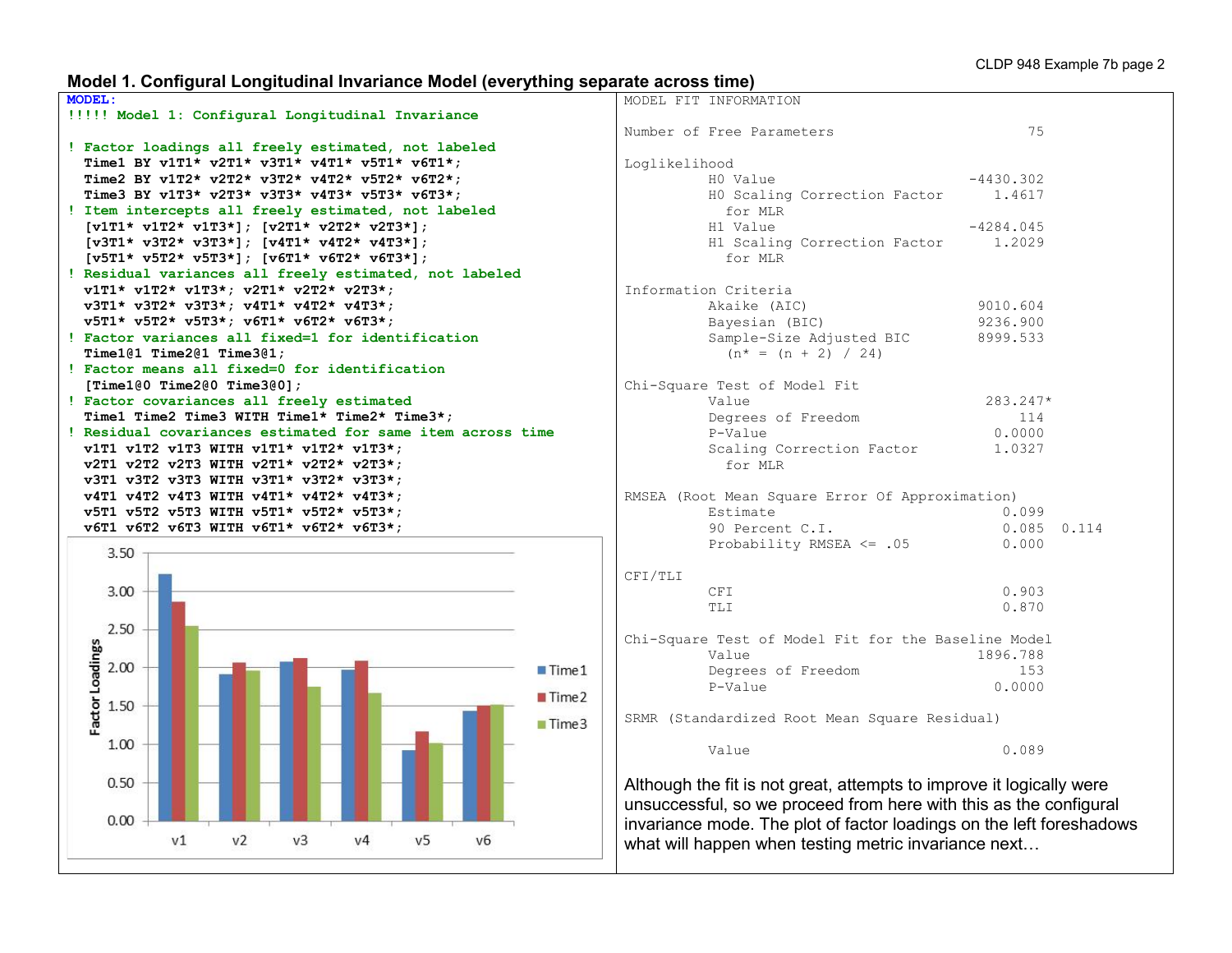**UNSTANDARDIZED MODEL RESULTS – NOTE ALL MEASUREMENT PARAMETERS DIFFER ACROSS TIME**

|       |           |                                                           |       |                     | Two-Tailed |       |                                                               |       |                     | Two-Tailed |
|-------|-----------|-----------------------------------------------------------|-------|---------------------|------------|-------|---------------------------------------------------------------|-------|---------------------|------------|
|       |           | Estimate                                                  |       | $S.E.$ Est./ $S.E.$ | P-Value    |       | Estimate                                                      |       | $S.E.$ Est./ $S.E.$ | P-Value    |
|       |           | FACTOR LOADINGS PER OCCASION                              |       |                     |            |       |                                                               |       |                     |            |
| TIME1 | BY        |                                                           |       |                     |            |       | Means (FACTOR MEANS FIXED=0 FOR IDENTIFICATION)               |       |                     |            |
| V1T1  |           | 3.222                                                     | 0.267 | 12.063              | 0.000      | TIME1 | 0.000                                                         | 0.000 | 999.000             | 999.000    |
| V2T1  |           | 1.915                                                     | 0.274 | 6.997               | 0.000      | TIME2 | 0.000                                                         | 0.000 | 999.000             | 999.000    |
| V3T1  |           | 2.080                                                     | 0.209 | 9.956               | 0.000      | TIME3 | 0.000                                                         | 0.000 | 999.000             | 999.000    |
| V4T1  |           | 1.975                                                     | 0.271 | 7.298               | 0.000      |       |                                                               |       |                     |            |
| V5T1  |           | 0.931                                                     | 0.148 | 6.281               | 0.000      |       | Intercepts (ARE EXPECTED OUTCOME WHEN FACTOR IS AT 0)         |       |                     |            |
| V6T1  |           | 1.441                                                     | 0.119 | 12.101              | 0.000      | V1T1  | 16.077                                                        | 0.276 | 58.220              | 0.000      |
|       |           |                                                           |       |                     |            | V1T2  | 17.226                                                        | 0.245 | 70.294              | 0.000      |
| TIME2 | <b>BY</b> |                                                           |       |                     |            | V1T3  | 17.756                                                        | 0.220 | 80.620              | 0.000      |
| V1T2  |           | 2.863                                                     | 0.305 | 9.372               | 0.000      | V2T1  | 8.672                                                         | 0.298 | 29.132              | 0.000      |
| V2T2  |           | 2.072                                                     | 0.197 | 10.490              | 0.000      | V2T2  | 9.981                                                         | 0.263 | 37.921              | 0.000      |
| V3T2  |           | 2.133                                                     | 0.185 | 11.509              | 0.000      | V2T3  | 10.442                                                        | 0.281 | 37.204              | 0.000      |
| V4T2  |           | 2.098                                                     | 0.322 | 6.514               | 0.000      | V3T1  | 11.970                                                        | 0.225 | 53.108              | 0.000      |
| V5T2  |           | 1.175                                                     | 0.239 | 4.921               | 0.000      | V3T2  | 12.467                                                        | 0.218 | 57.264              | 0.000      |
| V6T2  |           | 1.512                                                     | 0.129 | 11.749              | 0.000      | V3T3  | 13.029                                                        | 0.213 | 61.157              | 0.000      |
|       |           |                                                           |       |                     |            | V4T1  | $-3.037$                                                      | 0.271 | $-11.216$           | 0.000      |
| TIME3 | <b>BY</b> |                                                           |       |                     |            | V4T2  | $-3.211$                                                      | 0.260 | $-12.349$           | 0.000      |
| V1T3  |           | 2.550                                                     | 0.288 | 8.865               | 0.000      | V4T3  | $-2.738$                                                      | 0.249 | $-11.014$           | 0.000      |
| V2T3  |           | 1.961                                                     | 0.230 | 8.539               | 0.000      | V5T1  | $-1.283$                                                      | 0.138 | $-9.293$            | 0.000      |
| V3T3  |           | 1.751                                                     | 0.210 | 8.323               | 0.000      | V5T2  | $-1.664$                                                      | 0.200 | $-8.338$            | 0.000      |
| V4T3  |           | 1.678                                                     | 0.260 | 6.448               | 0.000      | V5T3  | $-1.247$                                                      | 0.166 | $-7.511$            | 0.000      |
| V5T3  |           | 1.021                                                     | 0.170 | 6.012               | 0.000      | V6T1  | $-2.871$                                                      | 0.164 | $-17.508$           | 0.000      |
| V6T3  |           | 1.523                                                     | 0.159 | 9.574               | 0.000      | V6T2  | $-2.413$                                                      | 0.158 | $-15.316$           | 0.000      |
|       |           |                                                           |       |                     |            | V6T3  | $-2.075$                                                      | 0.152 | $-13.618$           | 0.000      |
| TIME1 |           | WITH (ESTIMATED FACTOR COVARIANCES)                       |       |                     |            |       |                                                               |       |                     |            |
| TIME2 |           | 0.786                                                     | 0.042 | 18.827              | 0.000      |       | Residual Variances (VARIANCE PER ITEM THAT IS NOT THE FACTOR) |       |                     |            |
| TIME3 |           | 0.707                                                     | 0.084 | 8.456               | 0.000      | V1T1  | 0.241                                                         | 0.395 | 0.610               | 0.542      |
|       |           |                                                           |       |                     |            | V1T2  | 0.511                                                         | 0.268 | 1.907               | 0.056      |
| TIME2 | WITH      |                                                           |       |                     |            | V1T3  | 0.523                                                         | 0.349 | 1.497               | 0.134      |
| TIME3 |           | 0.671                                                     | 0.089 | 7.532               | 0.000      | V2T1  | 8.672                                                         | 1.022 | 8.484               | 0.000      |
|       |           |                                                           |       |                     |            | V2T2  | 5.913                                                         | 0.617 | 9.581               | 0.000      |
|       |           | *** Residual covariances among same item across time **** |       |                     |            | V2T3  | 5.142                                                         | 0.806 | 6.379               | 0.000      |
| V1T1  | WITH      |                                                           |       |                     |            | V3T1  | 2.413                                                         | 0.398 | 6.067               | 0.000      |
| V1T2  |           | $-0.214$                                                  | 0.250 | $-0.855$            | 0.393      | V3T2  | 2.202                                                         | 0.369 | 5.972               | 0.000      |
| V1T3  |           | $-0.004$                                                  | 0.247 | $-0.016$            | 0.987      | V3T3  | 2.381                                                         | 0.430 | 5.542               | 0.000      |
|       |           |                                                           |       |                     |            | V4T1  | 7.199                                                         | 1.036 | 6.950               | 0.000      |
| V1T2  | WITH      |                                                           |       |                     |            | V4T2  | 6.765                                                         | 0.990 | 6.834               | 0.000      |
| V1T3  |           | 0.113                                                     | 0.231 | 0.488               | 0.626      | V4T3  | 6.456                                                         | 1.078 | 5.988               | 0.000      |
| .     |           |                                                           |       |                     |            | V5T1  | 1.824                                                         | 0.446 | 4.093               | 0.000      |
|       |           |                                                           |       |                     |            | V5T2  | 4.676                                                         | 1.439 | 3.251               | 0.001      |
|       |           | Variances (FACTOR VARIANCES FIXED=1 FOR IDENTIFICATION)   |       |                     |            | V5T3  | 2.944                                                         | 0.752 | 3.913               | 0.000      |
| TIME1 |           | 1,000                                                     | 0.000 | 999.000             | 999.000    | V6T1  | 1.694                                                         | 0.243 | 6.974               | 0.000      |
| TIME2 |           | 1.000                                                     | 0.000 | 999.000             | 999.000    | V6T2  | 1.103                                                         | 0.166 | 6.643               | 0.000      |
| TIME3 |           | 1.000                                                     | 0.000 | 999.000             | 999.000    | V6T3  | 0.751                                                         | 0.162 | 4.630               | 0.000      |
|       |           |                                                           |       |                     |            |       |                                                               |       |                     |            |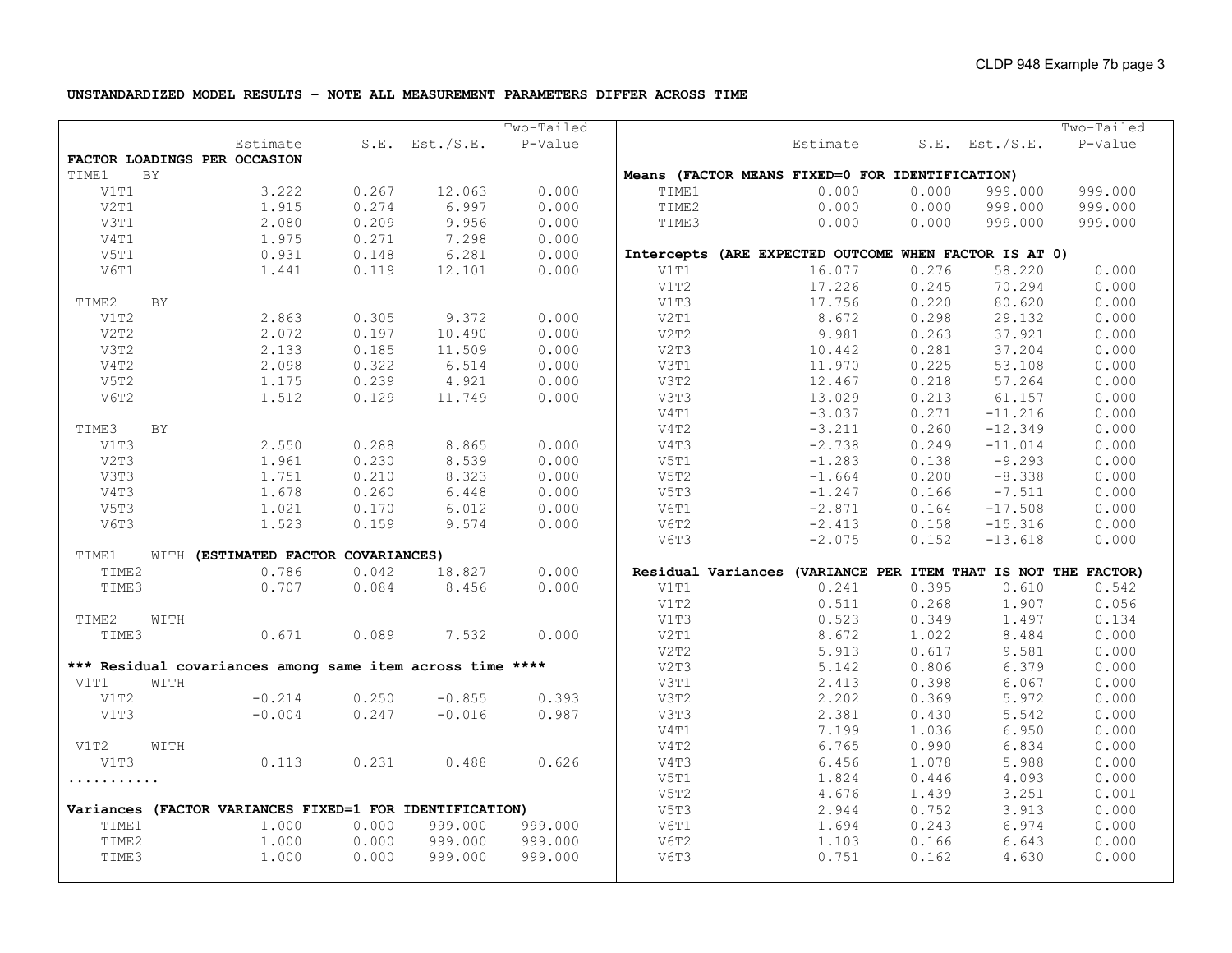#### **Model 2a. Metric Invariance Model (ALL loadings held equal across time – identified model using Time1 Factor Variance = 1)**

| <b>MODEL:</b>                                                       |                                                                             |
|---------------------------------------------------------------------|-----------------------------------------------------------------------------|
| !!!!! Model 2a: Metric Longitudinal Invariance                      | MODEL FIT INFORMATION                                                       |
|                                                                     | 65<br>Number of Free Parameters                                             |
| ! Factor loadings NOW CONSTRAINED EQUAL ACROSS TIME                 |                                                                             |
| Time1 BY v1T1* v2T1* v3T1* v4T1* v5T1* v6T1* (L1-L6);               | Loglikelihood                                                               |
| Time2 BY v1T2* v2T2* v3T2* v4T2* v5T2* v6T2* (L1-L6);               | $-4442.401$<br>HO Value                                                     |
| Time3 BY v1T3* v2T3* v3T3* v4T3* v5T3* v6T3* (L1-16);               | HO Scaling Correction Factor<br>1.4921                                      |
| ! Item intercepts all freely estimated, not labeled                 | for MLR                                                                     |
| $[v1T1* v1T2* v1T3*]; [v2T1* v2T2* v2T3*];$                         | $-4284.045$<br>H1 Value                                                     |
| $[v3T1* v3T2* v3T3*]; [v4T1* v4T2* v4T3*];$                         | H1 Scaling Correction Factor<br>1,2029                                      |
| $[v5T1* v5T2* v5T3*]; [v6T1* v6T2* v6T3*];$                         | for MLR                                                                     |
| ! Residual variances all freely estimated, not labeled              |                                                                             |
| $v1T1* v1T2* v1T3*; v2T1* v2T2* v2T3*;$                             | Information Criteria                                                        |
| v3T1* v3T2* v3T3*; v4T1* v4T2* v4T3*;                               | Akaike (AIC)<br>9014.803                                                    |
| v5T1* v5T2* v5T3*; v6T1* v6T2* v6T3*;                               | 9210.926                                                                    |
| ! Factor variance AT TIME 1 fixed=1 for identification              | Bayesian (BIC)                                                              |
|                                                                     | Sample-Size Adjusted BIC<br>9005.208                                        |
| Time1@1 Time2* Time3*;                                              | $(n* = (n + 2) / 24)$                                                       |
| ! Factor means all fixed=0 for identification                       |                                                                             |
| [Time1@0 Time2@0 Time3@0];                                          | Chi-Square Test of Model Fit                                                |
| ! Factor covariances all freely estimated                           | 301.234*<br>Value                                                           |
| Time1 Time2 Time3 WITH Time1* Time2* Time3*;                        | Degrees of Freedom<br>124                                                   |
| ! Residual covariances estimated for same item across time          | P-Value<br>0.0000                                                           |
| v1T1 v1T2 v1T3 WITH v1T1* v1T2* v1T3*;                              | Scaling Correction Factor<br>1.0514                                         |
| v2T1 v2T2 v2T3 WITH v2T1* v2T2* v2T3*;                              | for MLR                                                                     |
| v3T1 v3T2 v3T3 WITH v3T1* v3T2* v3T3*;                              |                                                                             |
| v4T1 v4T2 v4T3 WITH v4T1* v4T2* v4T3*;                              | RMSEA (Root Mean Square Error Of Approximation)                             |
| v5T1 v5T2 v5T3 WITH v5T1* v5T2* v5T3*;                              | 0.097<br>Estimate                                                           |
| v6T1 v6T2 v6T3 WITH v6T1* v6T2* v6T3*;                              | 90 Percent C.I.<br>$0.083$ $0.111$                                          |
|                                                                     | Probability RMSEA $\leq$ .05<br>0.000                                       |
| Does the metric model (2a) fit worse than the configural model (1)? |                                                                             |
| Yes, $-2\Delta L L(df=10) = 19.14$ , $p = 0.04$                     | CFI/TLI                                                                     |
|                                                                     | CFI<br>0.898                                                                |
|                                                                     | TLI<br>0.875                                                                |
|                                                                     |                                                                             |
|                                                                     | SRMR (Standardized Root Mean Square Residual)                               |
|                                                                     | Value<br>0.094                                                              |
|                                                                     |                                                                             |
|                                                                     |                                                                             |
|                                                                     | MODEL MODIFICATION INDICES (relevant for testing invariance)                |
|                                                                     | BY Statements                                                               |
|                                                                     | E.P.C. Std E.P.C. StdYX E.P.C.<br>M. I.                                     |
|                                                                     | BY Statements                                                               |
|                                                                     | 10.377<br>0.182<br>0.182<br>0.058<br>TIME1<br>BY V1T1                       |
|                                                                     | 6.062<br>$-0.054$<br>$-0.054$<br>$-0.033$<br>TIME1<br>BY V5T1               |
|                                                                     | 7.603<br>0.201<br>0.175<br>TIME3<br>BY V6T3<br>0.105                        |
|                                                                     |                                                                             |
|                                                                     |                                                                             |
|                                                                     | Modification indices suggest that freeing the loading for v1 at Time1 would |
|                                                                     | help, and that matches our observations, so let's try that.                 |
|                                                                     |                                                                             |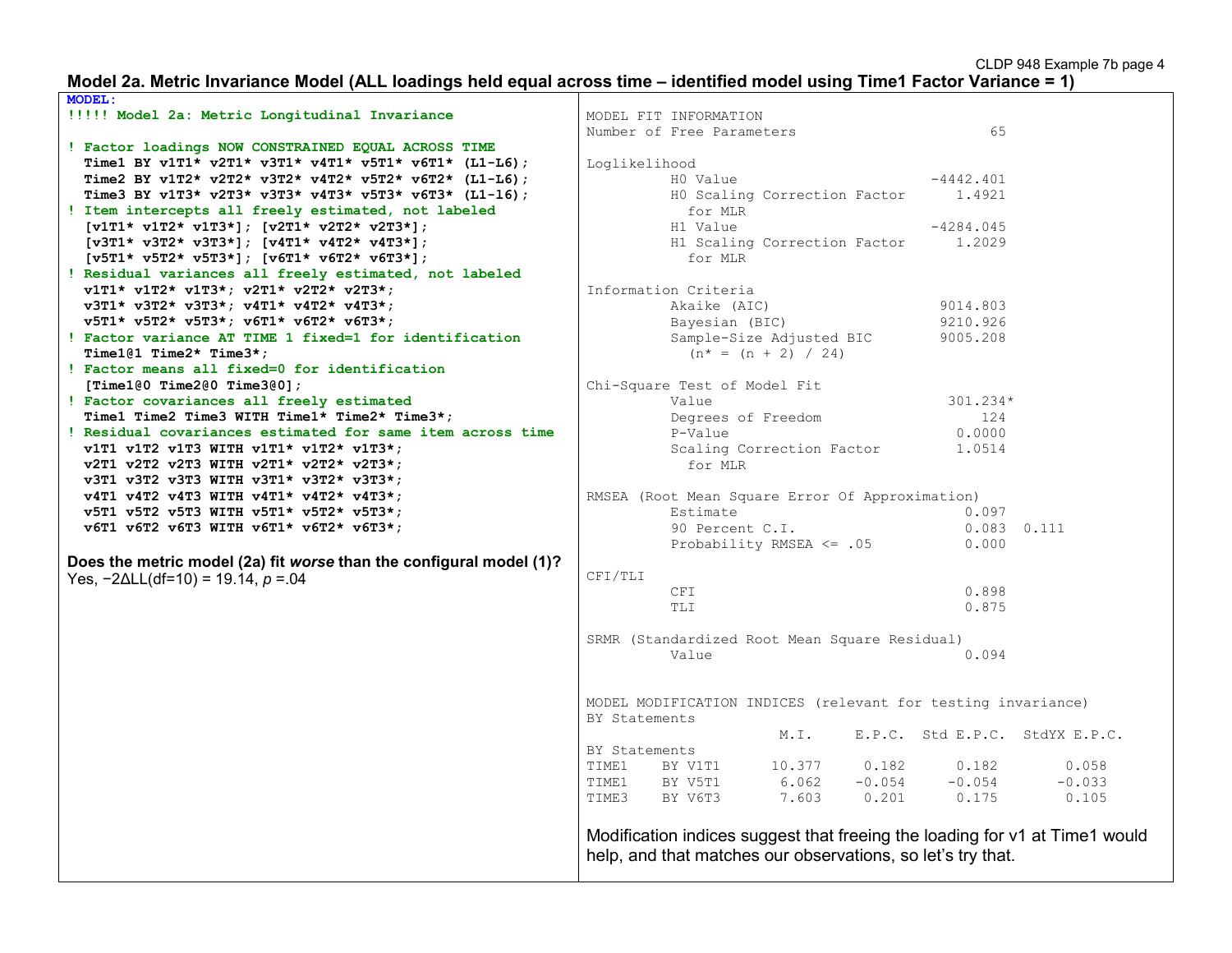# **Model 2b. Partial Metric Invariance Model with loading for v1 at Time 1 free**

| <b>MODEL:</b>                                                   |                                                                          |                 |
|-----------------------------------------------------------------|--------------------------------------------------------------------------|-----------------|
| ! Model 2b: Partial Metric Invariance without v1T1              | MODEL FIT INFORMATION                                                    |                 |
|                                                                 | Number of Free Parameters                                                | 66              |
| ! Factor loadings NOW CONSTRAINED EQUAL ACROSS TIME EXCEPT v1T1 |                                                                          |                 |
| Time1 BY v1T1* v2T1* v3T1* v4T1* v5T1* v6T1* (L1a L2-L6);       | Loglikelihood                                                            |                 |
| Time2 BY v1T2* v2T2* v3T2* v4T2* v5T2* v6T2* (L1-L6);           | HO Value                                                                 | $-4435.669$     |
| Time3 BY v1T3* v2T3* v3T3* v4T3* v5T3* v6T3* (L1-16);           | HO Scaling Correction Factor                                             | 1.4980          |
| ! Item intercepts all freely estimated, not labeled             | for MLR                                                                  |                 |
| $[v1T1* v1T2* v1T3*]; [v2T1* v2T2* v2T3*];$                     | H1 Value                                                                 | $-4284.045$     |
| $[v3T1* v3T2* v3T3*]; [v4T1* v4T2* v4T3*];$                     | H1 Scaling Correction Factor                                             | 1,2029          |
| $[v5T1* v5T2* v5T3*]; [v6T1* v6T2* v6T3*];$                     | for MLR                                                                  |                 |
| ! Residual variances all freely estimated, not labeled          |                                                                          |                 |
| $v1T1* v1T2* v1T3*; v2T1* v2T2* v2T3*;$                         | Information Criteria                                                     |                 |
| v3T1* v3T2* v3T3*; v4T1* v4T2* v4T3*;                           |                                                                          |                 |
| v5T1* v5T2* v5T3*; v6T1* v6T2* v6T3*;                           | Akaike (AIC)                                                             | 9003.337        |
| ! Factor variance AT TIME 1 fixed=1 for identification          | Bayesian (BIC)                                                           | 9202.478        |
|                                                                 | Sample-Size Adjusted BIC                                                 | 8993.595        |
| Time101 Time2* Time3*;                                          | $(n* = (n + 2) / 24)$                                                    |                 |
| ! Factor means all fixed=0 for identification                   |                                                                          |                 |
| [Time1@0 Time2@0 Time3@0];                                      | Chi-Square Test of Model Fit                                             |                 |
| ! Factor covariances all freely estimated                       | Value                                                                    | 290.301*        |
| Time1 Time2 Time3 WITH Time1* Time2* Time3*;                    | Degrees of Freedom                                                       | 123             |
| ! Residual covariances estimated for same item across time      | P-Value                                                                  | 0.0000          |
| v1T1 v1T2 v1T3 WITH v1T1* v1T2* v1T3*;                          | Scaling Correction Factor                                                | 1.0446          |
| v2T1 v2T2 v2T3 WITH v2T1* v2T2* v2T3*;                          | for MLR                                                                  |                 |
| v3T1 v3T2 v3T3 WITH v3T1* v3T2* v3T3*;                          |                                                                          |                 |
| v4T1 v4T2 v4T3 WITH v4T1* v4T2* v4T3*;                          | RMSEA (Root Mean Square Error Of Approximation)                          |                 |
| v5T1 v5T2 v5T3 WITH v5T1* v5T2* v5T3*;                          | Estimate                                                                 | 0.095           |
| v6T1 v6T2 v6T3 WITH v6T1* v6T2* v6T3*;                          | 90 Percent C.I.                                                          | $0.081$ $0.109$ |
| 20.00                                                           | Probability RMSEA $\leq$ .05                                             | 0.000           |
|                                                                 |                                                                          |                 |
|                                                                 | CFI/TLI                                                                  |                 |
|                                                                 | CFI                                                                      | 0.904           |
| 15.00                                                           | <b>TLI</b>                                                               | 0.881           |
|                                                                 |                                                                          |                 |
|                                                                 | SRMR (Standardized Root Mean Square Residual)                            |                 |
|                                                                 | Value                                                                    | 0.091           |
| 10.00<br>$\blacksquare$ Time 1                                  |                                                                          |                 |
|                                                                 |                                                                          |                 |
| Item Intercepts<br>Time2                                        | Does the partial metric model (2b) fit better than the full metric model |                 |
| 5.00                                                            |                                                                          |                 |
| Time3                                                           | (2a)? Yes, $-2\Delta L L(df=1) = 7.16$ , $p < .01$                       |                 |
|                                                                 |                                                                          |                 |
|                                                                 | Does the partial metric model (2b) fit worse than the configural model   |                 |
| 0.00                                                            | (1)? No, $-2\Delta L L(df=9) = 8.98$ , $p = .44$                         |                 |
|                                                                 |                                                                          |                 |
|                                                                 |                                                                          |                 |
| $-5.00$                                                         | No large invariance-related modification indices were found, so we'll    |                 |
| V <sub>1</sub><br>v <sub>2</sub><br>$v_3$<br>v5<br>v4<br>v6     |                                                                          |                 |
|                                                                 | call it good! Onto the next model! The plot of intercepts on the left    |                 |
|                                                                 | foreshadow what we will find with testing scalar invariance              |                 |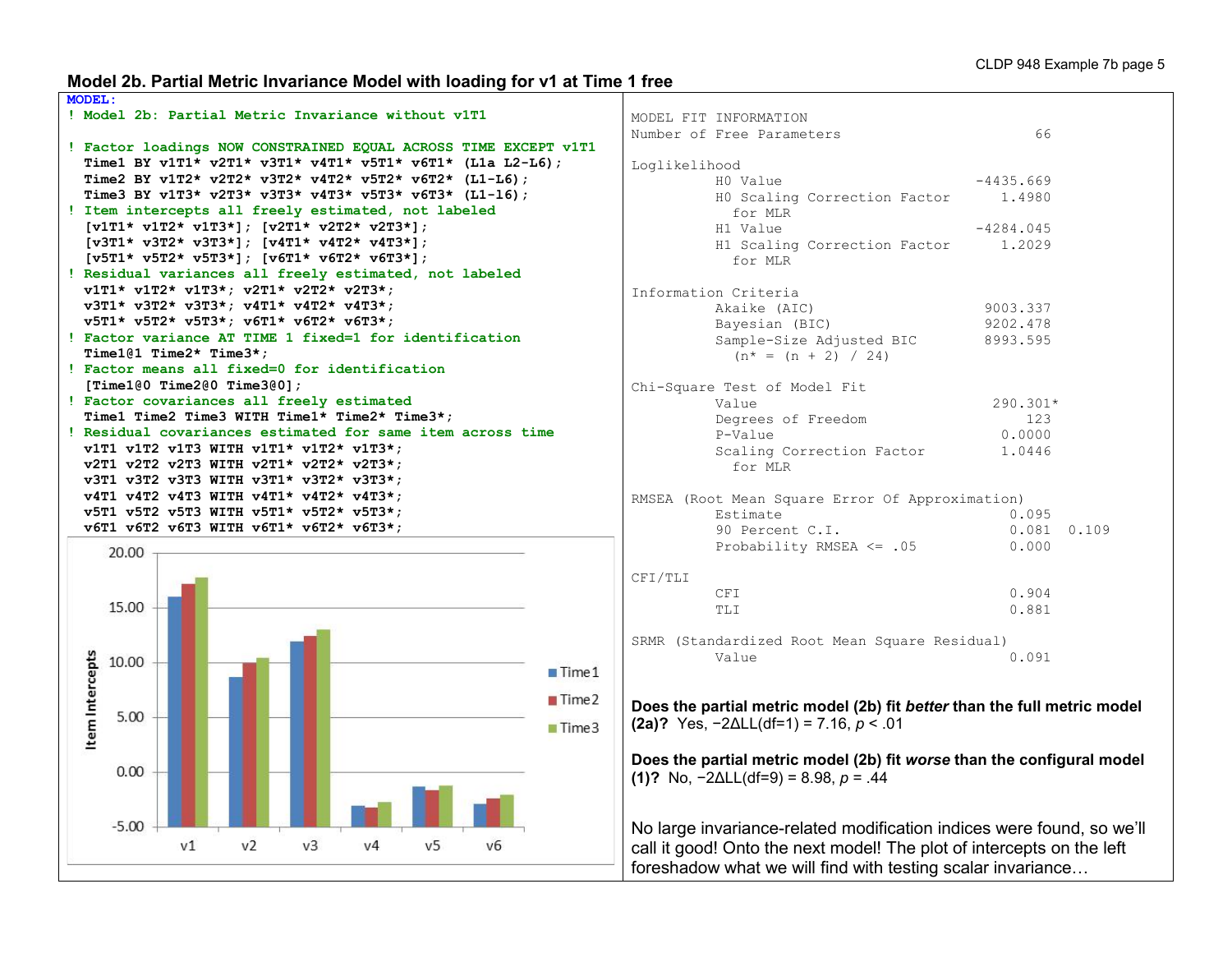**2b UNSTANDARDIZED PARTIAL METRIC MODEL RESULTS – ALL FACTOR LOADINGS ARE HELD EQUAL EXCEPT v1T1**

|       |      |                                                           |       |                     | Two-Tailed |       |                                                           |       |                     | Two-Tailed |
|-------|------|-----------------------------------------------------------|-------|---------------------|------------|-------|-----------------------------------------------------------|-------|---------------------|------------|
|       |      | Estimate                                                  |       | $S.E.$ Est./ $S.E.$ | P-Value    |       | Estimate                                                  |       | $S.E.$ Est./ $S.E.$ | P-Value    |
| TIME1 | BY   |                                                           |       |                     |            |       | Means (FACTOR MEANS FIXED=0 FOR IDENTIFICATION)           |       |                     |            |
| V1T1  |      | 3.233                                                     | 0.261 | 12.362              | 0.000      | TIME1 | 0.000                                                     | 0.000 | 999.000             | 999.000    |
| V2T1  |      | 1.950                                                     | 0.201 | 9.706               | 0.000      | TIME2 | 0.000                                                     | 0.000 | 999.000             | 999.000    |
| V3T1  |      | 1.967                                                     | 0.198 | 9.910               | 0.000      | TIME3 | 0.000                                                     | 0.000 | 999.000             | 999.000    |
| V4T1  |      | 1.899                                                     | 0.224 | 8.481               | 0.000      |       |                                                           |       |                     |            |
| V5T1  |      | 0.968                                                     | 0.137 | 7.055               | 0.000      |       | Intercepts - SCALED SO SHOULD BE EQUAL ACROSS TIME        |       |                     |            |
| V6T1  |      | 1.476                                                     | 0.131 | 11.247              | 0.000      | V1T1  | 16.078                                                    | 0.276 | 58.267              | 0.000      |
|       |      |                                                           |       |                     |            | V1T2  | 17.225                                                    | 0.245 | 70.282              | 0.000      |
| TIME2 | BY   |                                                           |       |                     |            | V1T3  | 17.756                                                    | 0.222 | 80.036              | 0.000      |
| V1T2  |      | 2.644                                                     | 0.234 | 11.315              | 0.000      | V2T1  | 8.672                                                     | 0.298 | 29.071              | 0.000      |
| V2T2  |      | 1.950                                                     | 0.201 | 9.706               | 0.000      | V2T2  | 9.980                                                     | 0.264 | 37.872              | 0.000      |
| V3T2  |      | 1.967                                                     | 0.198 | 9.910               | 0.000      | V2T3  | 10.434                                                    | 0.280 | 37.245              | 0.000      |
| V4T2  |      | 1.899                                                     | 0.224 | 8.481               | 0.000      | V3T1  | 11.978                                                    | 0.225 | 53.192              | 0.000      |
| V5T2  |      | 0.968                                                     | 0.137 | 7.055               | 0.000      | V3T2  | 12.468                                                    | 0.217 | 57.325              | 0.000      |
| V6T2  |      | 1.476                                                     | 0.131 | 11.247              | 0.000      | V3T3  | 13.041                                                    | 0.212 | 61.441              | 0.000      |
|       |      |                                                           |       |                     |            | V4T1  | $-3.034$                                                  | 0.267 | $-11.343$           | 0.000      |
| TIME3 | BY   |                                                           |       |                     |            | V4T2  | $-3.210$                                                  | 0.260 | $-12.365$           | 0.000      |
| V1T3  |      | 2.644                                                     | 0.234 | 11.315              | 0.000      | V4T3  | $-2.720$                                                  | 0.254 | $-10.720$           | 0.000      |
| V2T3  |      | 1.950                                                     | 0.201 | 9.706               | 0.000      | V5T1  | $-1.288$                                                  | 0.137 | $-9.377$            | 0.000      |
| V3T3  |      | 1.967                                                     | 0.198 | 9.910               | 0.000      | V5T2  | $-1.663$                                                  | 0.199 | $-8.340$            | 0.000      |
| V4T3  |      | 1.899                                                     | 0.224 | 8.481               | 0.000      | V5T3  | $-1.246$                                                  | 0.169 | $-7.373$            | 0.000      |
| V5T3  |      | 0.968                                                     | 0.137 | 7.055               | 0.000      | V6T1  | $-2.871$                                                  | 0.164 | $-17.506$           | 0.000      |
| V6T3  |      | 1.476                                                     | 0.131 | 11.247              | 0.000      | V6T2  | $-2.414$                                                  | 0.158 | $-15.319$           | 0.000      |
|       |      |                                                           |       |                     |            | V6T3  | $-2.087$                                                  | 0.154 | $-13.571$           | 0.000      |
| TIME1 | WITH |                                                           |       |                     |            |       |                                                           |       |                     |            |
| TIME2 |      | 0.847                                                     | 0.078 | 10.837              | 0.000      |       | Residual Variances - ITEM VARIANCE THAT IS NOT THE FACTOR |       |                     |            |
| TIME3 |      | 0.682                                                     | 0.124 | 5.508               | 0.000      | V1T1  | 0.170                                                     | 0.374 | 0.454               | 0.650      |
|       |      |                                                           |       |                     |            | V1T2  | 0.548                                                     | 0.265 | 2.070               | 0.038      |
| TIME2 | WITH |                                                           |       |                     |            | V1T3  | 0.509                                                     | 0.314 | 1.618               | 0.106      |
| TIME3 |      | 0.699                                                     | 0.128 | 5.473               | 0.000      | V2T1  | 8.702                                                     | 1.026 | 8.483               | 0.000      |
|       |      |                                                           |       |                     |            | V2T2  | 5.895                                                     | 0.605 | 9.746               | 0.000      |
|       |      | *** Residual covariances among same item across time **** |       |                     |            | V2T3  | 5.177                                                     | 0.795 | 6.514               | 0.000      |
|       |      |                                                           |       |                     |            | V3T1  | 2.502                                                     | 0.386 | 6.484               | 0.000      |
| V1T1  | WITH |                                                           |       |                     |            | V3T2  | 2.178                                                     | 0.352 | 6.183               | 0.000      |
| V1T2  |      | $-0.225$                                                  | 0.249 | $-0.904$            | 0.366      | V3T3  | 2.309                                                     | 0.416 | 5.548               | 0.000      |
| V1T3  |      | $-0.012$                                                  | 0.236 | $-0.049$            | 0.961      | V4T1  | 7.172                                                     | 1.021 | 7.021               | 0.000      |
|       |      |                                                           |       |                     |            | V4T2  | 6.759                                                     | 0.967 | 6.990               | 0.000      |
| V1T2  | WITH |                                                           |       |                     |            | V4T3  | 6.613                                                     | 1.128 | 5.860               | 0.000      |
| V1T3  |      | 0.132                                                     | 0.230 | 0.573               | 0.566      | V5T1  | 1.829                                                     | 0.443 | 4.131               | 0.000      |
| .     |      |                                                           |       |                     |            | V5T2  | 4.678                                                     | 1.430 | 3.272               | 0.001      |
|       |      |                                                           |       |                     |            | V5T3  | 2.944                                                     | 0.760 | 3.872               | 0.000      |
|       |      | Variances (FACTOR VARIANCE AT TIME1=1 FOR IDENTIFICATION) |       |                     |            | V6T1  | 1.707                                                     | 0.242 | 7.059               | 0.000      |
| TIME1 |      | 1,000                                                     | 0.000 | 999.000             | 999.000    | V6T2  | 1.090                                                     | 0.165 | 6.599               | 0.000      |
| TIME2 |      | 1.162                                                     | 0.185 | 6.270               | 0.000      | V6T3  | 0.784                                                     | 0.170 | 4.618               | 0.000      |
| TIME3 |      | 0.941                                                     | 0.157 | 5.999               | 0.000      |       |                                                           |       |                     |            |
|       |      |                                                           |       |                     |            |       |                                                           |       |                     |            |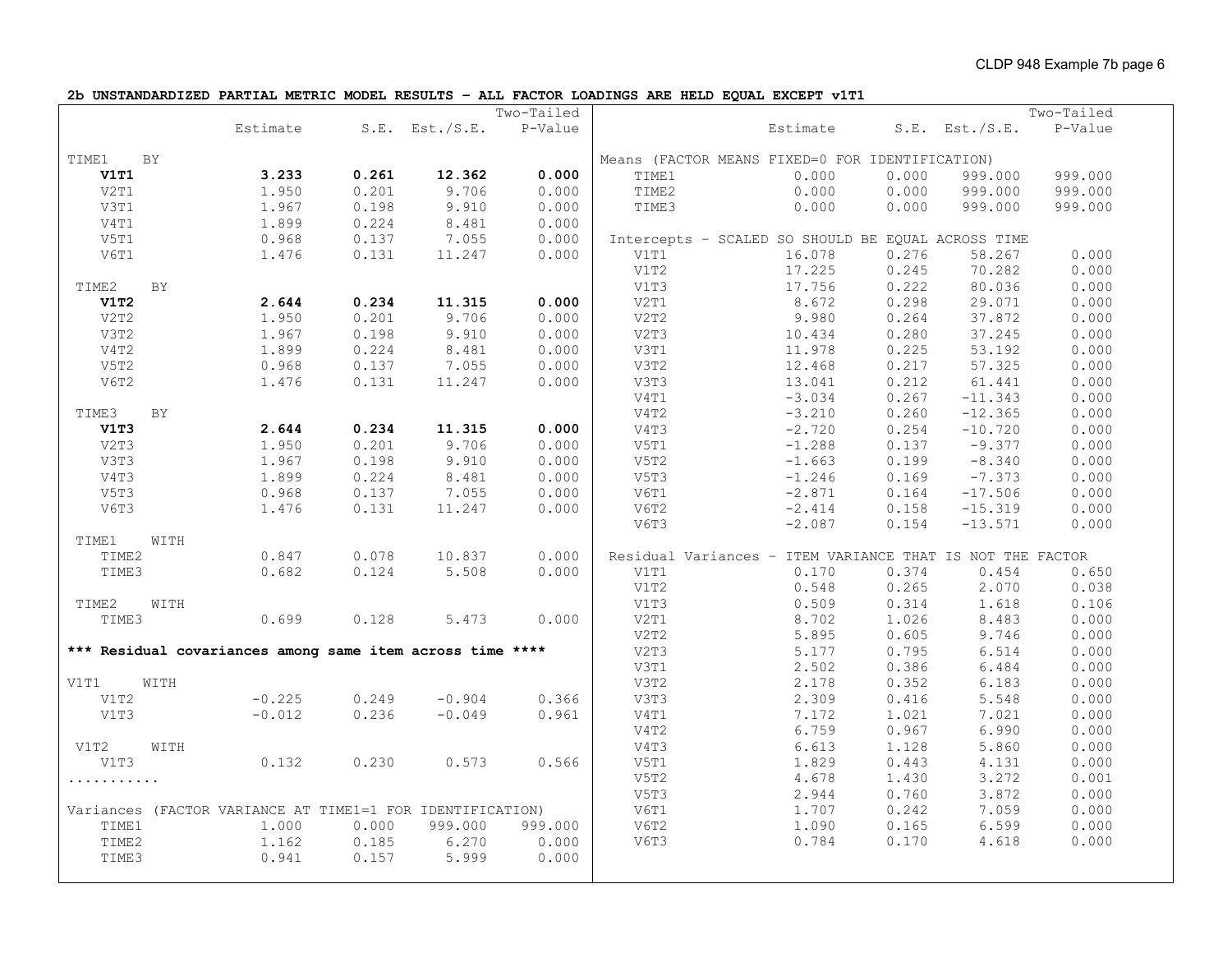#### **Model 3a. Scalar Invariance Model (all intercepts held equal across over time except v1T1); identified by Time1 mean=0**

| <b>MODEL:</b>                                                             |                    |                                                              |          |             |                                |
|---------------------------------------------------------------------------|--------------------|--------------------------------------------------------------|----------|-------------|--------------------------------|
| ! Model 3a: Full Scalar Invariance without v1T1                           |                    | MODEL FIT INFORMATION                                        |          |             |                                |
|                                                                           |                    | Number of Free Parameters                                    |          |             | 57                             |
| ! Factor loadings NOW CONSTRAINED EQUAL ACROSS TIME EXCEPT v1T1           |                    |                                                              |          |             |                                |
| Time1 BY v1T1* v2T1* v3T1* v4T1* v5T1* v6T1* (L1a L2-L6);                 | Loglikelihood      |                                                              |          |             |                                |
| Time2 BY v1T2* v2T2* v3T2* v4T2* v5T2* v6T2* (L1-L6);                     |                    | HO Value                                                     |          | $-4461.842$ |                                |
| Time3 BY v1T3* v2T3* v3T3* v4T3* v5T3* v6T3* (L1-16);                     |                    | HO Scaling Correction Factor                                 |          | 1.5846      |                                |
| ! Item intercepts NOW CONSTRAINED EQUAL ACROSS TIME EXCEPT v1T1           |                    | for MLR                                                      |          |             |                                |
| $[v1T1*]$ ; $[v1T2* v1T3*]$ (I1);                                         |                    | H1 Value                                                     |          | $-4284.045$ |                                |
| $v2T2* v2T3*$ ] (I2);<br>$\lceil \texttt{v2T1*} \rceil$                   |                    | H1 Scaling Correction Factor                                 |          | 1,2029      |                                |
| $[v3T1*$<br>$v3T2* v3T3*$ ] (I3);                                         |                    | for MLR                                                      |          |             |                                |
| $[v4T1* v4T2* v4T3*] (I4);$                                               |                    |                                                              |          |             |                                |
| $[v5T1*$<br>$v5T2* v5T3*$ ] (I5);                                         |                    | Information Criteria                                         |          |             |                                |
| $[v6T1*$ $v6T2*$ $v6T3*$ ] (16);                                          |                    | Akaike (AIC)                                                 |          | 9037.685    |                                |
| ! Residual variances all freely estimated, not labeled                    |                    | Bayesian (BIC)                                               |          | 9209.670    |                                |
| $v1T1* v1T2* v1T3*; v2T1* v2T2* v2T3*;$                                   |                    | Sample-Size Adjusted BIC                                     |          | 9029.271    |                                |
| v3T1* v3T2* v3T3*; v4T1* v4T2* v4T3*;                                     |                    | $(n^* = (n + 2) / 24)$                                       |          |             |                                |
| $v5T1* v5T2* v5T3*; v6T1* v6T2* v6T3*;$                                   |                    |                                                              |          |             |                                |
| ! Factor variance AT TIME 1 fixed=1 for identification                    |                    | Chi-Square Test of Model Fit                                 |          |             |                                |
| Time101 Time2* Time3*;                                                    |                    | Value                                                        |          | 342.530*    |                                |
| ! Factor mean AT TIME 1 fixed=0 for identification                        |                    | Degrees of Freedom                                           |          | 132         |                                |
| [Time1@0 Time2* Time3*];                                                  |                    | P-Value                                                      |          | 0.0000      |                                |
| ! Factor covariances all freely estimated                                 |                    | Scaling Correction Factor                                    |          | 1.0381      |                                |
| Time1 Time2 Time3 WITH Time1* Time2* Time3*;                              |                    | for MLR                                                      |          |             |                                |
| ! Residual covariances estimated for same item across time                |                    |                                                              |          |             |                                |
| v1T1 v1T2 v1T3 WITH v1T1* v1T2* v1T3*;                                    |                    | RMSEA (Root Mean Square Error Of Approximation)              |          |             |                                |
| v2T1 v2T2 v2T3 WITH v2T1* v2T2* v2T3*;                                    |                    | Estimate                                                     |          | 0.103       |                                |
| v3T1 v3T2 v3T3 WITH v3T1* v3T2* v3T3*;                                    |                    | 90 Percent C.I.                                              |          | 0.089       | 0.116                          |
| v4T1 v4T2 v4T3 WITH v4T1* v4T2* v4T3*;                                    |                    | Probability RMSEA $\leq$ .05                                 |          | 0.000       |                                |
| v5T1 v5T2 v5T3 WITH v5T1* v5T2* v5T3*;                                    |                    |                                                              |          |             |                                |
| v6T1 v6T2 v6T3 WITH v6T1* v6T2* v6T3*;                                    | CFI/TLI            |                                                              |          |             |                                |
|                                                                           |                    | CFI                                                          |          | 0.879       |                                |
|                                                                           |                    | TLI                                                          |          | 0.860       |                                |
| Does the full scalar model (3a) fit worse than the partial metric model   |                    |                                                              |          |             |                                |
| $(2b)$ ? Yes, $-2\Delta L L(df=9) = 55.13, p < 01$                        |                    | SRMR (Standardized Root Mean Square Residual)                |          |             |                                |
|                                                                           |                    | Value                                                        |          | 0.093       |                                |
|                                                                           |                    |                                                              |          |             |                                |
| Modification indices suggest that freeing these intercepts would help, so |                    | MODEL MODIFICATION INDICES (relevant for invariance testing) |          |             |                                |
| let's try v5T1 first (biggest $x^2$ change suggested).                    |                    | Means/Intercepts/Thresholds                                  |          |             |                                |
|                                                                           |                    | M.I.                                                         |          |             | E.P.C. Std E.P.C. StdYX E.P.C. |
|                                                                           | [ V2T1             | $\mathbf{1}$<br>14.761                                       | $-0.696$ | $-0.696$    | $-0.189$                       |
|                                                                           | V2T2<br>$\sqrt{2}$ | $\mathbf{1}$<br>5.578                                        | 0.307    | 0.307       | 0.094                          |
|                                                                           | [ V4T1             | $\mathbf{1}$<br>10.400                                       | 0.366    | 0.366       | 0.113                          |
|                                                                           | V4T2<br>$\sqrt{2}$ | $\mathbf{1}$<br>5.167                                        | $-0.271$ | $-0.271$    | $-0.084$                       |
|                                                                           | [ V5T1             | 1<br>20.890                                                  | $-0.027$ | $-0.027$    | $-0.017$                       |
|                                                                           | $\sqrt{5T2}$       | 14.191<br>1                                                  | $-0.596$ | $-0.596$    | $-0.241$                       |
|                                                                           |                    |                                                              |          |             |                                |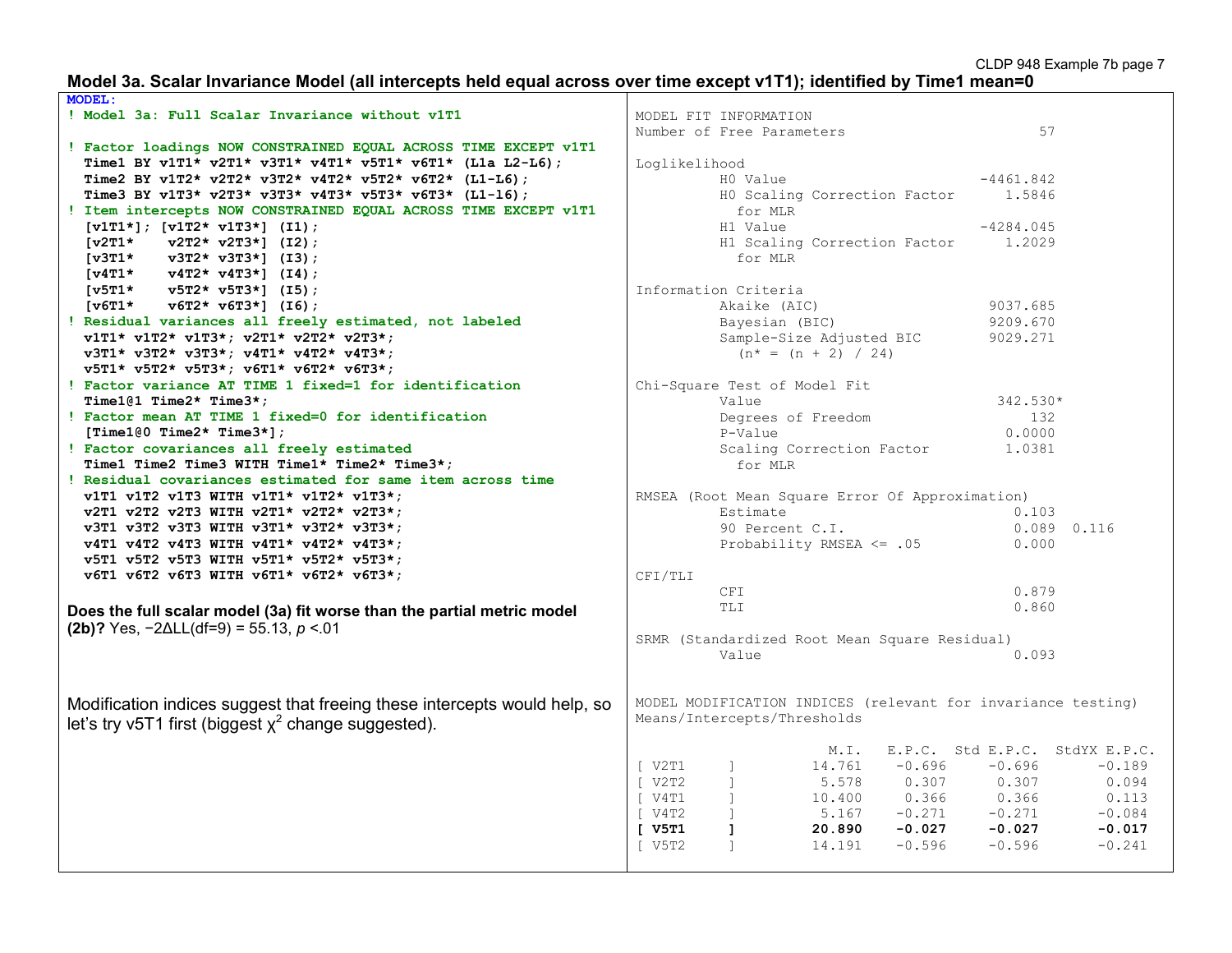# **Model 3b. Partial Scalar Invariance Model (all intercepts held equal across over time except v1T1 and v5T1)**

| MODEL: ! Model 3b: Partial Scalar Invariance, no v1T1 v5T1                     |                                                                            |
|--------------------------------------------------------------------------------|----------------------------------------------------------------------------|
|                                                                                | MODEL FIT INFORMATION                                                      |
| ! Factor loadings NOW CONSTRAINED EQUAL ACROSS TIME EXCEPT v1T1                | 58<br>Number of Free Parameters                                            |
| Time1 BY v1T1* v2T1* v3T1* v4T1* v5T1* v6T1* (L1a L2-L6);                      |                                                                            |
| Time2 BY v1T2* v2T2* v3T2* v4T2* v5T2* v6T2* (L1-L6);                          | Loglikelihood                                                              |
| Time3 BY v1T3* v2T3* v3T3* v4T3* v5T3* v6T3* (L1-16);                          | $-4450.001$<br>HO Value                                                    |
| ! Item intercepts NOW CONSTRAINED EQUAL ACROSS TIME, no v1T1 v5T1              | HO Scaling Correction Factor<br>1.5626                                     |
| $[v1T1*]$ ; $[v1T2* v1T3*]$ (I1);                                              | for MLR                                                                    |
| $\sqrt{2T1*}$<br>$v2T2* v2T3*$ ] (I2);                                         | $-4284.045$<br>H1 Value                                                    |
| $[v3T1*$<br>$v3T2* v3T3*$ ] (I3);                                              | H1 Scaling Correction Factor<br>1.2029                                     |
| $[v4T1* v4T2* v4T3*] (I4);$                                                    | for MLR                                                                    |
| $[v5T1*]; [v5T2* v5T3*]$ (15);                                                 |                                                                            |
| $\lceil \texttt{v6T1*} \rceil$<br>$v6T2* v6T3*$ ] (I6);                        | Information Criteria                                                       |
| ! Residual variances all freely estimated, not labeled                         | Akaike (AIC)<br>9016.001                                                   |
| $v1T1* v1T2* v1T3*; v2T1* v2T2* v2T3*;$                                        | Bayesian (BIC)<br>9191.004                                                 |
| v3T1* v3T2* v3T3*; v4T1* v4T2* v4T3*;                                          | 9007.440                                                                   |
| v5T1* v5T2* v5T3*; v6T1* v6T2* v6T3*;                                          | Sample-Size Adjusted BIC                                                   |
|                                                                                | $(n^* = (n + 2) / 24)$                                                     |
| ! Factor variance AT TIME 1 fixed=1 for identification                         |                                                                            |
| Time1@1 Time2* Time3*;                                                         | Chi-Square Test of Model Fit                                               |
| ! Factor mean AT TIME 1 fixed=0 for identification                             | Value<br>318.018*                                                          |
| [Time100 Time2* Time3*];                                                       | Degrees of Freedom<br>131                                                  |
| ! Factor covariances all freely estimated                                      | P-Value<br>0.0000                                                          |
| Time1 Time2 Time3 WITH Time1* Time2* Time3*;                                   | Scaling Correction Factor<br>1.0437                                        |
| ! Residual covariances estimated for same item across time                     | for MLR                                                                    |
| v1T1 v1T2 v1T3 WITH v1T1* v1T2* v1T3*;                                         |                                                                            |
| v2T1 v2T2 v2T3 WITH v2T1* v2T2* v2T3*;                                         | RMSEA (Root Mean Square Error Of Approximation)                            |
| v3T1 v3T2 v3T3 WITH v3T1* v3T2* v3T3*;                                         | Estimate<br>0.097                                                          |
| v4T1 v4T2 v4T3 WITH v4T1* v4T2* v4T3*;                                         | 90 Percent C.I.<br>$0.084$ $0.111$                                         |
| v5T1 v5T2 v5T3 WITH v5T1* v5T2* v5T3*;                                         | Probability RMSEA <= .05<br>0.000                                          |
| v6T1 v6T2 v6T3 WITH v6T1* v6T2* v6T3*;                                         |                                                                            |
|                                                                                | CFI/TLI                                                                    |
| Does the partial scalar model (3b) fit better than the full scalar model (3a)? | 0.893<br><b>CFI</b>                                                        |
| Yes, $-2\Delta L L(df=1) = 15.16$ , $p < 01$                                   | <b>TLI</b><br>0.875                                                        |
|                                                                                |                                                                            |
| Does the partial scalar model (3b) fit worse than the partial metric model     | SRMR (Standardized Root Mean Square Residual)                              |
| (2b)? Yes, $-2\Delta L L(df=8) = 27.84$ , $p < 01$                             | 0.086<br>Value                                                             |
|                                                                                |                                                                            |
|                                                                                | MODEL MODIFICATION INDICES (relevant for invariance testing)               |
|                                                                                | Means/Intercepts/Thresholds                                                |
|                                                                                |                                                                            |
| Modification indices still suggest that freeing these intercepts would help,   | M.I.<br>E.P.C. Std E.P.C. StdYX                                            |
| so let's try v4T1 next (biggest $x^2$ change suggested).                       | E.P.C.                                                                     |
|                                                                                | $\sqrt{2T1}$<br>$-0.599$<br>$-0.599$<br>$-0.164$<br>$\mathbf{1}$<br>11.529 |
|                                                                                | V2T2<br>$\mathbf{1}$<br>0.278<br>0.085<br>4.390<br>0.278                   |
|                                                                                | $[$ $V4T1$<br>$\mathbf{1}$<br>13.795<br>0.425<br>0.425<br>0.132            |
|                                                                                | $-0.306$<br>V4T2<br>6.398<br>$-0.306$<br>$-0.096$                          |
|                                                                                |                                                                            |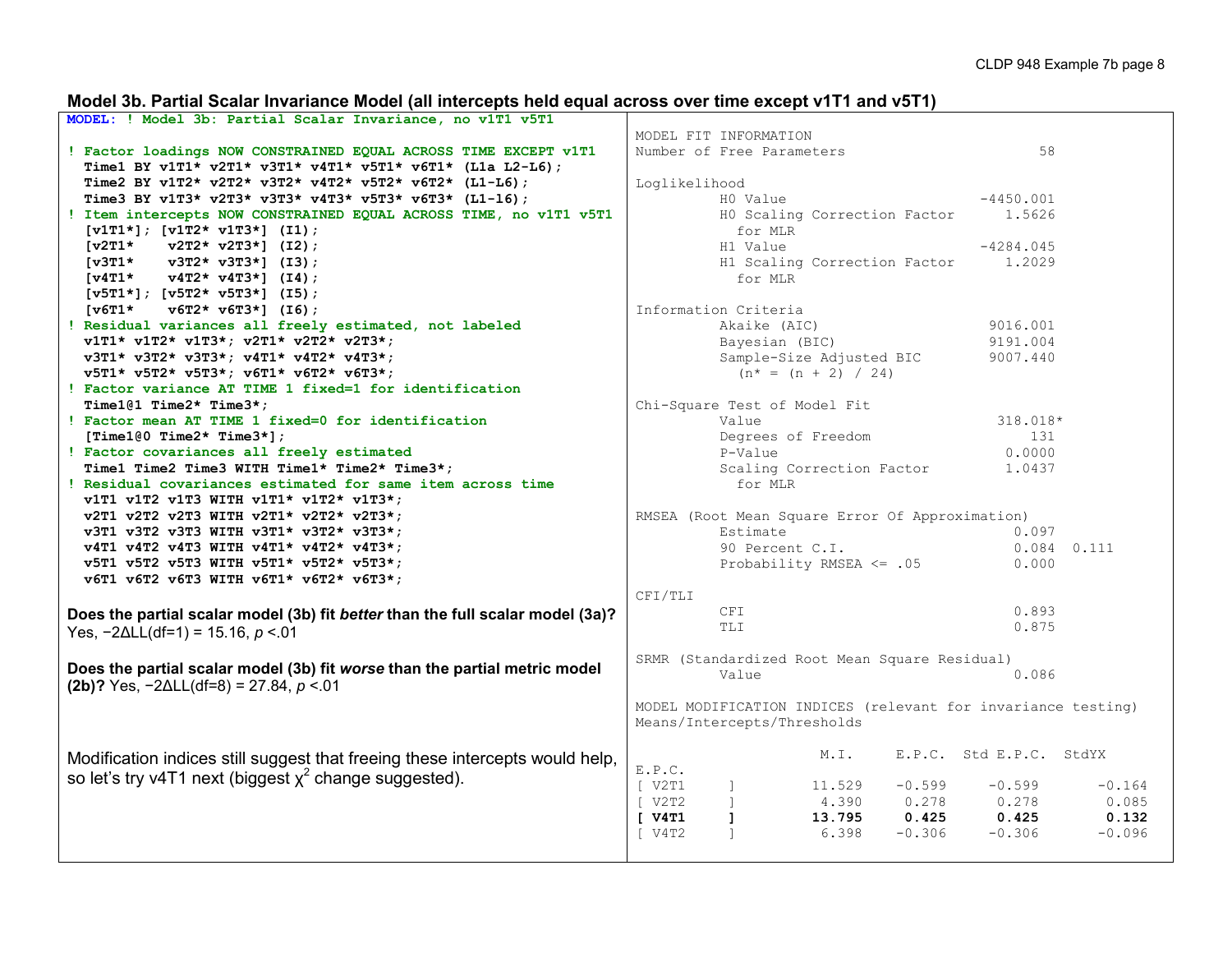# **Model 3c. Partial Scalar Invariance Model (all intercepts held equal across over time except v1T1, v5T1, v4T1)**

| MODEL: ! Model 3c: Partial Scalar Invariance, no v1T1 v5T1 v4T1              |                          |                   |         |
|------------------------------------------------------------------------------|--------------------------|-------------------|---------|
|                                                                              | MODEL FIT INFORMATION    |                   |         |
| ! Factor loadings NOW CONSTRAINED EQUAL ACROSS TIME EXCEPT v1T1              | Number of Free Parameter |                   |         |
| Time1 BY v1T1* v2T1* v3T1* v4T1* v5T1* v6T1* (L1a L2-L6);                    |                          |                   |         |
| Time2 BY v1T2* v2T2* v3T2* v4T2* v5T2* v6T2* (L1-L6);                        | Loglikelihood            |                   |         |
| Time3 BY v1T3* v2T3* v3T3* v4T3* v5T3* v6T3* (L1-16);                        |                          | HO Value          |         |
| ! Item intercepts NOW CONSTRAINED EQUAL ACROSS TIME,                         |                          | HO Scaling Com    |         |
| ! no v1T1 v5T1 v4T1                                                          |                          | for MLR           |         |
| $[v1T1*]$ ; $[v1T2* v1T3*]$ (I1);                                            |                          | H1 Value          |         |
| $[v2T1* v2T2* v2T3*]$ (I2);                                                  |                          | H1 Scaling Com    |         |
| $[v3T1*$ $v3T2*$ $v3T3*$ ] (I3);                                             |                          | for MLR           |         |
| $[v4T1*]$ ; $[v4T2* v4T3*]$ (14);                                            |                          |                   |         |
| $[v5T1*]; [v5T2* v5T3*]$ (I5);                                               | Information Criteria     |                   |         |
| $[\nabla 6T1*$<br>$v6T2* v6T3*$ ] (I6);                                      |                          | Akaike (AIC)      |         |
| ! Residual variances all freely estimated, not labeled                       |                          | Bayesian (BIC)    |         |
| v1T1* v1T2* v1T3*; v2T1* v2T2* v2T3*;                                        |                          | Sample-Size Ao    |         |
| v3T1* v3T2* v3T3*; v4T1* v4T2* v4T3*;                                        |                          | $(n^* = (n + 2))$ |         |
| v5T1* v5T2* v5T3*; v6T1* v6T2* v6T3*;                                        |                          |                   |         |
| ! Factor variance AT TIME 1 fixed=1 for identification                       | Chi-Square Test of Model |                   |         |
| Time1@1 Time2* Time3*;                                                       |                          | Value             |         |
| ! Factor mean AT TIME 1 fixed=0 for identification                           |                          | Degrees of Fre    |         |
| [Time100 Time2* Time3*];                                                     |                          | P-Value           |         |
| ! Factor covariances all freely estimated                                    |                          | Scaling Corred    |         |
| Time1 Time2 Time3 WITH Time1* Time2* Time3*;                                 |                          | for MLR           |         |
| ! Residual covariances estimated for same item across time                   |                          |                   |         |
| v1T1 v1T2 v1T3 WITH v1T1* v1T2* v1T3*;                                       | RMSEA (Root Mean Square  |                   |         |
| v2T1 v2T2 v2T3 WITH v2T1* v2T2* v2T3*;                                       |                          | Estimate          |         |
| v3T1 v3T2 v3T3 WITH v3T1* v3T2* v3T3*;                                       |                          | 90 Percent C.1    |         |
| v4T1 v4T2 v4T3 WITH v4T1* v4T2* v4T3*;                                       |                          | Probability RM    |         |
| v5T1 v5T2 v5T3 WITH v5T1* v5T2* v5T3*;                                       |                          |                   |         |
| v6T1 v6T2 v6T3 WITH v6T1* v6T2* v6T3*;                                       | CFI/TLI                  |                   |         |
|                                                                              |                          | CFI               |         |
| Does the partial scalar model (3c) fit better than the partial scalar model  |                          | TLI               |         |
| (3b)? Yes, $-2\Delta L L(df=1) = 9.24$ , $p < 01$                            |                          |                   |         |
|                                                                              | SRMR (Standardized Root  |                   |         |
|                                                                              |                          | Value             |         |
| Does the partial scalar model (3c) fit worse than the partial metric model   |                          |                   |         |
| (2b)? Eh, $-2\Delta L L(df=7) = 13.99$ , $p = 0.05$                          | MODEL MODIFICATION INDIO |                   |         |
|                                                                              | Means/Intercepts/Thresho |                   |         |
|                                                                              |                          |                   |         |
|                                                                              |                          |                   | $M$ . I |
| Although fit is close to not worse than the partial metric model, there is a | [ V2T1 ]                 |                   | 8.560   |
| significant modification index for v2T1, suggesting localized strain. So     |                          |                   |         |
|                                                                              |                          |                   |         |
| let's see what happens if we free that one, too.                             |                          |                   |         |
|                                                                              |                          |                   |         |
|                                                                              |                          |                   |         |

| MODEL FIT INFORMATION<br>Number of Free Parameters |                 |                              |                                                                   | 59              |  |
|----------------------------------------------------|-----------------|------------------------------|-------------------------------------------------------------------|-----------------|--|
|                                                    |                 |                              |                                                                   |                 |  |
| Loglikelihood                                      |                 |                              |                                                                   |                 |  |
|                                                    | H0 Value        |                              |                                                                   | $-4442.214$     |  |
|                                                    | for MLR         | HO Scaling Correction Factor |                                                                   | 1.5647          |  |
|                                                    | H1 Value        |                              |                                                                   | $-4284.045$     |  |
|                                                    | for MLR         | H1 Scaling Correction Factor |                                                                   | 1,2029          |  |
| Information Criteria                               |                 |                              |                                                                   |                 |  |
|                                                    | Akaike (AIC)    |                              |                                                                   | 9002.427        |  |
|                                                    | Bayesian (BIC)  |                              |                                                                   | 9180.447        |  |
|                                                    |                 | Sample-Size Adjusted BIC     |                                                                   | 8993.718        |  |
|                                                    |                 | $(n^* = (n + 2) / 24)$       |                                                                   |                 |  |
| Chi-Square Test of Model Fit                       |                 |                              |                                                                   |                 |  |
|                                                    | Value           |                              |                                                                   | 304.537*        |  |
|                                                    |                 | Degrees of Freedom           |                                                                   | 130             |  |
|                                                    | P-Value         |                              |                                                                   | 0.0000          |  |
|                                                    | for MLR         | Scaling Correction Factor    |                                                                   | 1.0387          |  |
|                                                    |                 |                              | RMSEA (Root Mean Square Error Of Approximation)                   |                 |  |
|                                                    | Estimate        |                              |                                                                   | 0.094           |  |
|                                                    | 90 Percent C.I. |                              |                                                                   | $0.081$ $0.108$ |  |
|                                                    |                 | Probability RMSEA $\leq$ .05 |                                                                   | 0.000           |  |
| CFI/TLI                                            |                 |                              |                                                                   |                 |  |
|                                                    | <b>CFI</b>      |                              |                                                                   | 0.900           |  |
|                                                    | TLI             |                              |                                                                   | 0.882           |  |
|                                                    |                 |                              | SRMR (Standardized Root Mean Square Residual)                     |                 |  |
|                                                    | Value           |                              |                                                                   | 0.092           |  |
| Means/Intercepts/Thresholds                        |                 |                              | MODEL MODIFICATION INDICES (relevant for invariance testing)      |                 |  |
|                                                    |                 |                              |                                                                   |                 |  |
| [ V2T1 ]                                           |                 | 8.560                        | M.I. E.P.C. Std E.P.C. StdYX E.P.C.<br>8.560 -0.497 -0.497 -0.137 |                 |  |
|                                                    |                 |                              |                                                                   |                 |  |
|                                                    |                 |                              |                                                                   |                 |  |
|                                                    |                 |                              |                                                                   |                 |  |
|                                                    |                 |                              |                                                                   |                 |  |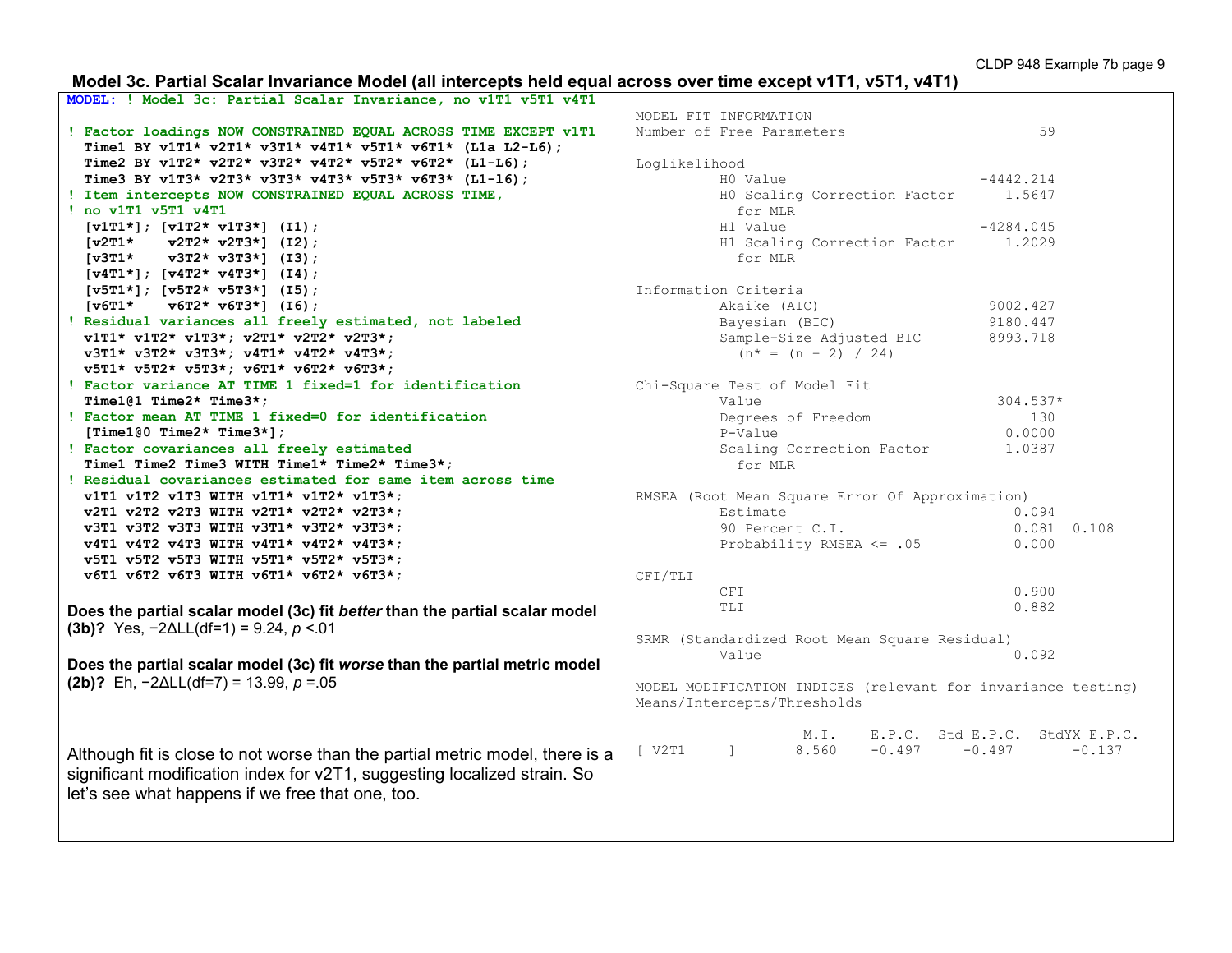# **Model 3d. Partial Scalar Invariance Model (all intercepts held equal across over time except v1T1, v5T1, v4T1, v2T1)**

| MODEL: ! Model 3d: Partial Scalar Invariance,                                                | MODEL FIT INFORMATION                                                       |  |  |  |  |
|----------------------------------------------------------------------------------------------|-----------------------------------------------------------------------------|--|--|--|--|
| ! no v1T1 v5T1 v4T1 v2T1                                                                     | 60<br>Number of Free Parameters                                             |  |  |  |  |
|                                                                                              |                                                                             |  |  |  |  |
| ! Factor loadings NOW CONSTRAINED EQUAL ACROSS TIME EXCEPT v1T1                              | Loglikelihood                                                               |  |  |  |  |
| Time1 BY v1T1* v2T1* v3T1* v4T1* v5T1* v6T1* (L1a L2-L6);                                    | HO Value<br>$-4437.665$                                                     |  |  |  |  |
| Time2 BY v1T2* v2T2* v3T2* v4T2* v5T2* v6T2* (L1-L6);                                        | HO Scaling Correction Factor<br>1.5560                                      |  |  |  |  |
| Time3 BY v1T3* v2T3* v3T3* v4T3* v5T3* v6T3* (L1-16);                                        | for MLR                                                                     |  |  |  |  |
| ! Item intercepts NOW CONSTRAINED EQUAL ACROSS TIME,                                         | H1 Value<br>$-4284.045$                                                     |  |  |  |  |
| ! no v1T1 v5T1 v4T1 v2T1                                                                     | H1 Scaling Correction Factor<br>1,2029                                      |  |  |  |  |
| $[v1T1*]$ ; $[v1T2* v1T3*]$ (I1);                                                            | for MLR                                                                     |  |  |  |  |
| $[v2T1*]$ ; $[v2T2* v2T3*]$ (I2);                                                            |                                                                             |  |  |  |  |
| $[v3T1*$<br>$v3T2* v3T3*$ ] (I3);                                                            | Information Criteria                                                        |  |  |  |  |
| $[v4T1*]; [v4T2* v4T3*] (I4);$                                                               | Akaike (AIC)<br>8995.330                                                    |  |  |  |  |
| $[v5T1*]$ ; $[v5T2* v5T3*]$ (15);                                                            | 9176.366<br>Bayesian (BIC)                                                  |  |  |  |  |
| $\lceil \texttt{v6T1*} \rceil$<br>$v6T2* v6T3*$ ] (I6);                                      | Sample-Size Adjusted BIC<br>8986.473                                        |  |  |  |  |
| ! Residual variances all freely estimated, not labeled                                       | $(n* = (n + 2) / 24)$                                                       |  |  |  |  |
| v1T1* v1T2* v1T3*; v2T1* v2T2* v2T3*;                                                        |                                                                             |  |  |  |  |
| v3T1* v3T2* v3T3*; v4T1* v4T2* v4T3*;                                                        | Chi-Square Test of Model Fit                                                |  |  |  |  |
| v5T1* v5T2* v5T3*; v6T1* v6T2* v6T3*;                                                        | 295.789*<br>Value                                                           |  |  |  |  |
| ! Factor variance AT TIME 1 fixed=1 for identification                                       | Degrees of Freedom<br>129                                                   |  |  |  |  |
| Time101 Time2* Time3*:                                                                       | P-Value<br>0.0000                                                           |  |  |  |  |
| ! Factor mean AT TIME 1 fixed=0 for identification                                           | Scaling Correction Factor<br>1.0387                                         |  |  |  |  |
| [Time100 Time2* Time3*];                                                                     | for MLR                                                                     |  |  |  |  |
| ! Factor covariances all freely estimated                                                    |                                                                             |  |  |  |  |
| Time1 Time2 Time3 WITH Time1* Time2* Time3*;                                                 | RMSEA (Root Mean Square Error Of Approximation)                             |  |  |  |  |
| ! Residual covariances estimated for same item across time                                   | Estimate<br>0.093                                                           |  |  |  |  |
| v1T1 v1T2 v1T3 WITH v1T1* v1T2* v1T3*;                                                       | 90 Percent C.I.<br>$0.079$ 0.106                                            |  |  |  |  |
| v2T1 v2T2 v2T3 WITH v2T1* v2T2* v2T3*;                                                       | Probability RMSEA <= .05<br>0.000                                           |  |  |  |  |
| v3T1 v3T2 v3T3 WITH v3T1* v3T2* v3T3*;                                                       | CFI/TLI                                                                     |  |  |  |  |
| v4T1 v4T2 v4T3 WITH v4T1* v4T2* v4T3*;                                                       | 0.904<br>CFI                                                                |  |  |  |  |
| v5T1 v5T2 v5T3 WITH v5T1* v5T2* v5T3*;                                                       | 0.887<br>TLI                                                                |  |  |  |  |
| v6T1 v6T2 v6T3 WITH v6T1* v6T2* v6T3*;                                                       |                                                                             |  |  |  |  |
|                                                                                              | Chi-Square Test of Model Fit for the Baseline Model                         |  |  |  |  |
| 20                                                                                           | Value<br>1896.788                                                           |  |  |  |  |
|                                                                                              | Degrees of Freedom<br>153                                                   |  |  |  |  |
|                                                                                              | P-Value<br>0.0000                                                           |  |  |  |  |
| 15                                                                                           | SRMR (Standardized Root Mean Square Residual)                               |  |  |  |  |
|                                                                                              | Value<br>0.091                                                              |  |  |  |  |
|                                                                                              |                                                                             |  |  |  |  |
| Item Intercepts<br>10<br>Time 1                                                              |                                                                             |  |  |  |  |
|                                                                                              | Does the partial scalar model (3d) fit better than the partial scalar model |  |  |  |  |
| Time2<br>5                                                                                   | (3c)? Yes, $-2\Delta L L(df=1) = 8.73$ , $p < 01$                           |  |  |  |  |
| Time3                                                                                        |                                                                             |  |  |  |  |
|                                                                                              | Does the partial scalar model (3d) fit worse than the partial metric model  |  |  |  |  |
| 0                                                                                            | (2b)? No, $-2\Delta L L(df=6) = 4.35$ , $p = 63$                            |  |  |  |  |
|                                                                                              |                                                                             |  |  |  |  |
|                                                                                              | No invariance-related modification indices remain, so we are done!          |  |  |  |  |
| $-5$                                                                                         |                                                                             |  |  |  |  |
| v <sub>2</sub><br>V <sub>1</sub><br>v <sub>3</sub><br>V <sub>4</sub><br>V <sub>5</sub><br>v6 | The intercepts at the end of Model 3d are shown on the left.                |  |  |  |  |
|                                                                                              |                                                                             |  |  |  |  |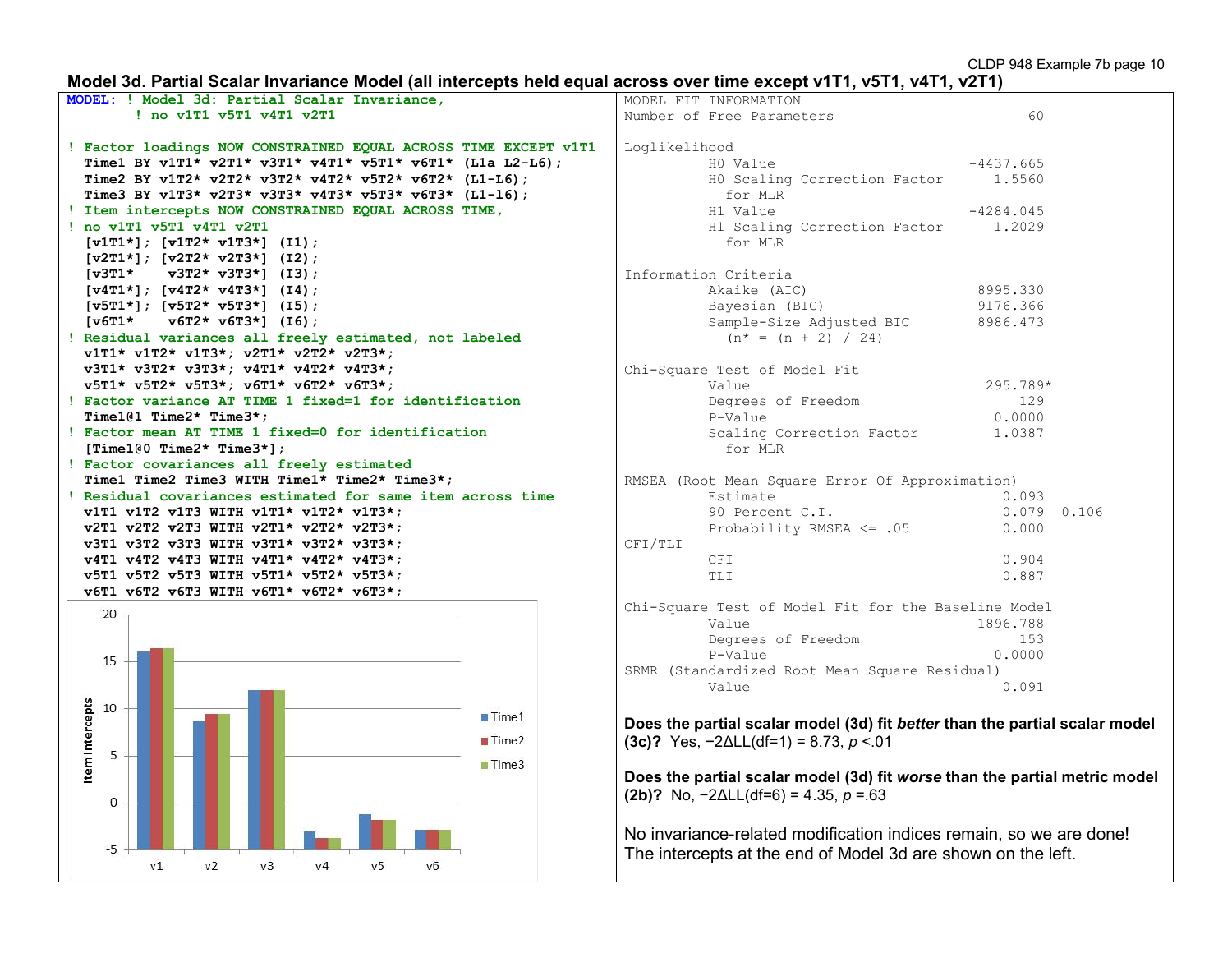**3d UNSTANDARDIZED PARTIAL SCALAR MODEL RESULTS**

|       |           |                                                           |       |                     | Two-Tailed |             |                                                           |       |                  | Two-Tailed |
|-------|-----------|-----------------------------------------------------------|-------|---------------------|------------|-------------|-----------------------------------------------------------|-------|------------------|------------|
|       |           | Estimate                                                  |       | $S.E.$ Est./ $S.E.$ | P-Value    |             | Estimate                                                  |       | $S.E.$ Est./S.E. | P-Value    |
| TIME1 | <b>BY</b> |                                                           |       |                     |            |             | Means (FACTOR MEAN AT TIME1 FIXED=0 FOR IDENTIFICATION)   |       |                  |            |
| V1T1  |           | 3.231                                                     | 0.262 | 12.330              | 0.000      | TIME1       | 0.000                                                     | 0.000 | 999.000          | 999.000    |
| V2T1  |           | 1.953                                                     | 0.201 | 9.739               | 0.000      | TIME2       | 0.293                                                     | 0.081 | 3.625            | 0.000      |
| V3T1  |           | 1.974                                                     | 0.198 | 9.989               | 0.000      | TIME3       | 0.521                                                     | 0.093 | 5.612            | 0.000      |
| V4T1  |           | 1.904                                                     | 0.220 | 8.656               | 0.000      |             |                                                           |       |                  |            |
| V5T1  |           | 0.983                                                     | 0.138 | 7.097               | 0.000      | Intercepts  |                                                           |       |                  |            |
| V6T1  |           | 1.477                                                     | 0.130 | 11.353              | 0.000      | <b>V1T1</b> | 16.090                                                    | 0.274 | 58.684           | 0.000      |
|       |           |                                                           |       |                     |            | V1T2        | 16.425                                                    | 0.281 | 58.364           | 0.000      |
| TIME2 | BY        |                                                           |       |                     |            | V1T3        | 16.425                                                    | 0.281 | 58.364           | 0.000      |
| V1T2  |           | 2.629                                                     | 0.232 | 11.317              | 0.000      | V2T1        | 8.674                                                     | 0.294 | 29.540           | 0.000      |
| V2T2  |           | 1.953                                                     | 0.201 | 9.739               | 0.000      | V2T2        | 9.413                                                     | 0.261 | 36.036           | 0.000      |
| V3T2  |           | 1.974                                                     | 0.198 | 9.989               | 0.000      | V2T3        | 9.413                                                     | 0.261 | 36.036           | 0.000      |
| V4T2  |           | 1.904                                                     | 0.220 | 8.656               | 0.000      | V3T1        | 11.950                                                    | 0.225 | 53.099           | 0.000      |
| V5T2  |           | 0.983                                                     | 0.138 | 7.097               | 0.000      | V3T2        | 11.950                                                    | 0.225 | 53.099           | 0.000      |
| V6T2  |           | 1.477                                                     | 0.130 | 11.353              | 0.000      | V3T3        | 11.950                                                    | 0.225 | 53.099           | 0.000      |
|       |           |                                                           |       |                     |            | V4T1        | $-3.024$                                                  | 0.267 | $-11.334$        | 0.000      |
| TIME3 | BY        |                                                           |       |                     |            | V4T2        | $-3.744$                                                  | 0.299 | $-12.535$        | 0.000      |
| V1T3  |           | 2.629                                                     | 0.232 | 11.317              | 0.000      | V4T3        | $-3.744$                                                  | 0.299 | $-12.535$        | 0.000      |
| V2T3  |           | 1.953                                                     | 0.201 | 9.739               | 0.000      | V5T1        | $-1.215$                                                  | 0.131 | $-9.277$         | 0.000      |
| V3T3  |           | 1.974                                                     | 0.198 | 9.989               | 0.000      | V5T2        | $-1.802$                                                  | 0.207 | $-8.706$         | 0.000      |
| V4T3  |           | 1.904                                                     | 0.220 | 8.656               | 0.000      | V5T3        | $-1.802$                                                  | 0.207 | $-8.706$         | 0.000      |
| V5T3  |           | 0.983                                                     | 0.138 | 7.097               | 0.000      | V6T1        | $-2.854$                                                  | 0.161 | $-17.688$        | 0.000      |
| V6T3  |           | 1.477                                                     | 0.130 | 11.353              | 0.000      | V6T2        | $-2.854$                                                  | 0.161 | $-17.688$        | 0.000      |
|       |           |                                                           |       |                     |            | V6T3        | $-2.854$                                                  | 0.161 | $-17.688$        | 0.000      |
| TIME1 | WITH      |                                                           |       |                     |            |             |                                                           |       |                  |            |
| TIME2 |           | 0.850                                                     | 0.079 | 10.809              | 0.000      |             | Residual Variances (ITEM VARIANCE THAT IS NOT THE FACTOR) |       |                  |            |
| TIME3 |           | 0.686                                                     | 0.124 | 5.543               | 0.000      | V1T1        | 0.170                                                     | 0.374 | 0.454            | 0.650      |
|       |           |                                                           |       |                     |            | V1T2        | 0.548                                                     | 0.265 | 2.070            | 0.038      |
| TIME2 | WITH      |                                                           |       |                     |            | V1T3        | 0.509                                                     | 0.314 | 1.618            | 0.106      |
| TIME3 |           | 0.706                                                     | 0.128 | 5.519               | 0.000      | V2T1        | 8.702                                                     | 1.026 | 8.483            | 0.000      |
|       |           |                                                           |       |                     |            | V2T2        | 5.895                                                     | 0.605 | 9.746            | 0.000      |
|       |           | *** Residual covariances among same item across time **** |       |                     |            | V2T3        | 5.177                                                     | 0.795 | 6.514            | 0.000      |
|       |           |                                                           |       |                     |            | V3T1        | 2.502                                                     | 0.386 | 6.484            | 0.000      |
| V1T1  | WITH      |                                                           |       |                     |            | V3T2        | 2.178                                                     | 0.352 | 6.183            | 0.000      |
| V1T2  |           | $-0.206$                                                  | 0.246 | $-0.838$            | 0.402      | V3T3        | 2.309                                                     | 0.416 | 5.548            | 0.000      |
| V1T3  |           | $-0.010$                                                  | 0.233 | $-0.043$            | 0.966      | V4T1        | 7.172                                                     | 1.021 | 7.021            | 0.000      |
|       |           |                                                           |       |                     |            | V4T2        | 6.759                                                     | 0.967 | 6.990            | 0.000      |
| V1T2  | WITH      |                                                           |       |                     |            | V4T3        | 6.613                                                     | 1.128 | 5.860            | 0.000      |
| V1T3  |           | 0.130                                                     | 0.231 | 0.561               | 0.575      | V5T1        | 1.829                                                     | 0.443 | 4.131            | 0.000      |
| .     |           |                                                           |       |                     |            | V5T2        | 4.678                                                     | 1.430 | 3.272            | 0.001      |
|       |           |                                                           |       |                     |            | V5T3        | 2.944                                                     | 0.760 | 3.872            | 0.000      |
|       |           | Variances (FACTOR VARIANCE AT TIME1=1 FOR IDENTIFICATION) |       |                     |            | V6T1        | 1.707                                                     | 0.242 | 7.059            | 0.000      |
| TIME1 |           | 1,000                                                     | 0.000 | 999.000             | 999.000    | V6T2        | 1.090                                                     | 0.165 | 6.599            | 0.000      |
| TIME2 |           | 1.167                                                     | 0.187 | 6.252               | 0.000      | V6T3        | 0.784                                                     | 0.170 | 4.618            | 0.000      |
| TIME3 |           | 0.947                                                     | 0.156 | 6.054               | 0.000      |             |                                                           |       |                  |            |
|       |           |                                                           |       |                     |            |             |                                                           |       |                  |            |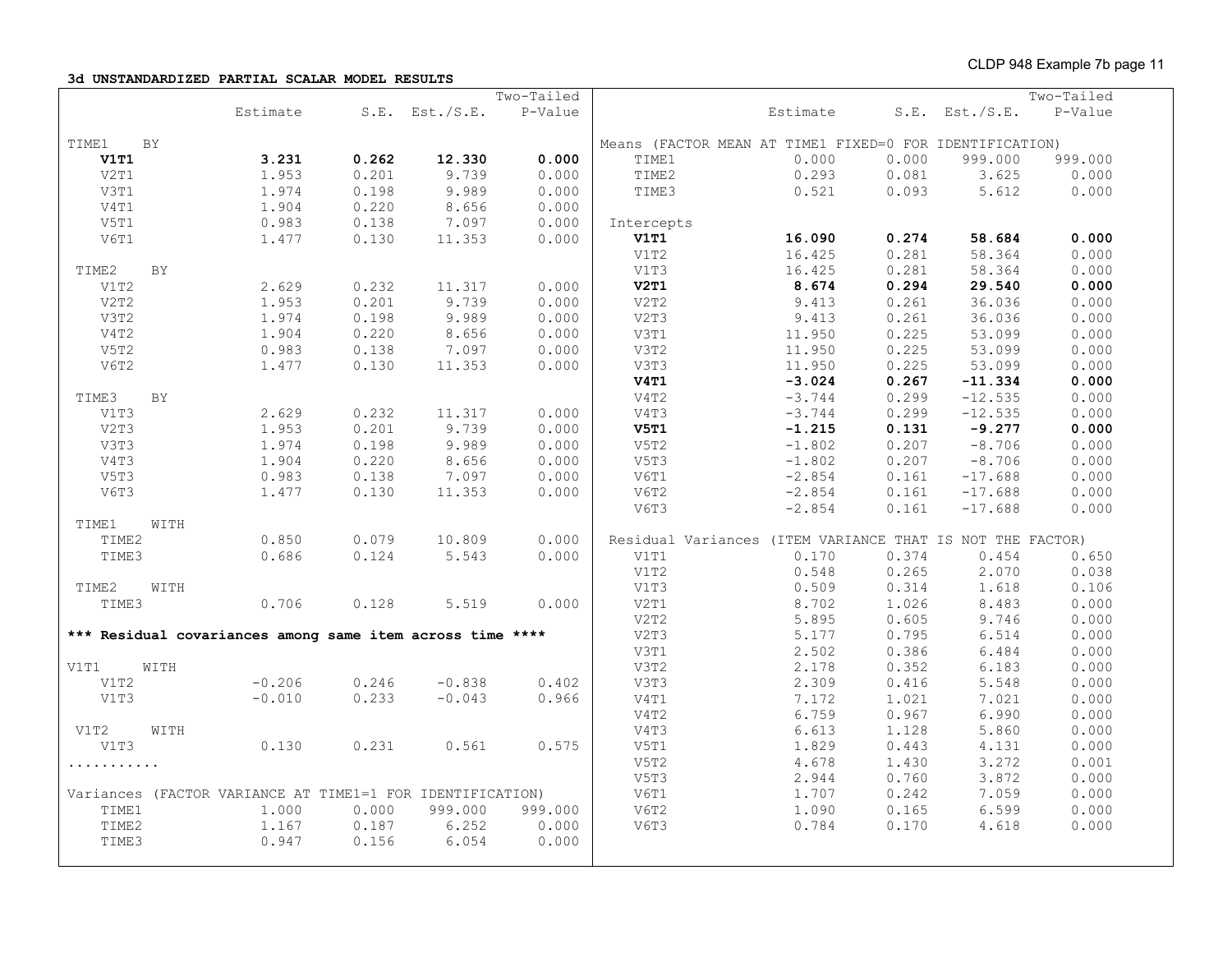# **Model 4a. Residual Variance Invariance Model (error variances held equal for all except non-invariant items)**

| MODEL: ! Model 4a: Residual Variances                                     |                                                              |                                |
|---------------------------------------------------------------------------|--------------------------------------------------------------|--------------------------------|
| ! except for non-invariant items                                          | MODEL FIT INFORMATION                                        |                                |
|                                                                           | Number of Free Parameters                                    | 52                             |
| ! Factor loadings NOW CONSTRAINED EQUAL ACROSS TIME EXCEPT v1T1           |                                                              |                                |
| Time1 BY v1T1* v2T1* v3T1* v4T1* v5T1* v6T1* (L1a L2-L6);                 | Loglikelihood                                                |                                |
| Time2 BY v1T2* v2T2* v3T2* v4T2* v5T2* v6T2* (L1-L6);                     | HO Value                                                     | $-4454.592$                    |
| Time3 BY v1T3* v2T3* v3T3* v4T3* v5T3* v6T3* (L1-16);                     | H0 Scaling Correction Factor 1.5487                          |                                |
| ! Item intercepts NOW CONSTRAINED EQUAL ACROSS TIME,                      | for MLR                                                      |                                |
| ! no v1T1 v5T1 v4T1 v2T1                                                  | H1 Value                                                     | $-4284.045$                    |
| $[v1T1*]$ ; $[v1T2* v1T3*]$ (I1);                                         | H1 Scaling Correction Factor                                 | 1.2029                         |
| $[v2T1*]$ ; $[v2T2* v2T3*]$ (I2);                                         | for MLR                                                      |                                |
| [v3T1*<br>$v3T2* v3T3*$ ] (I3);                                           |                                                              |                                |
| $[v4T1*]$ ; $[v4T2* v4T3*]$ (14);                                         | Information Criteria                                         |                                |
| $[v5T1*]$ ; $[v5T2* v5T3*]$ (15);                                         | Akaike (AIC)                                                 | 9013.185                       |
| $[v6T1* v6T2* v6T3*] (I6);$                                               | Bayesian (BIC)                                               | 9170.083                       |
| ! Residual variances NOW CONSTRAINED EQUAL ACROSS TIME                    | Sample-Size Adjusted BIC                                     | 9005.509                       |
| (WHEN POSSIBLE)                                                           | $(n^* = (n + 2) / 24)$                                       |                                |
| $v1T1*$ ; $v1T2*$ $v1T3*$ (E1);                                           |                                                              |                                |
| $v2T1*$ ; $v2T2* v2T3*$ (E2);                                             | Chi-Square Test of Model Fit                                 |                                |
| $v3T1* v3T2* v3T3* (E3);$                                                 | Value                                                        | 318.280*                       |
| $v4T1*$ ; $v4T2* v4T3*$ (E4);                                             | Degrees of Freedom                                           | 137                            |
| $v5T1*$ ; $v5T2*$ $v5T3*$ (E5);                                           | P-Value                                                      | 0.0000                         |
| $v6T1* v6T2* v6T3* (E6);$                                                 |                                                              |                                |
| ! Factor variance AT TIME 1 fixed=1 for identification                    | Scaling Correction Factor                                    | 1.0717                         |
|                                                                           | for MLR                                                      |                                |
| Time101 Time2* Time3*;                                                    |                                                              |                                |
| ! Factor mean AT TIME 1 fixed=0 for identification                        | RMSEA (Root Mean Square Error Of Approximation)              |                                |
|                                                                           |                                                              |                                |
| [Time1 $0$ Time2* Time3*];                                                | Estimate                                                     | 0.094                          |
| ! Factor covariances all freely estimated                                 | 90 Percent C.I.                                              | $0.080$ $0.107$                |
| Time1 Time2 Time3 WITH Time1* Time2* Time3*;                              | Probability RMSEA $\leq$ .05                                 | 0.000                          |
| ! Residual covariances estimated for same item across time                |                                                              |                                |
| v1T1 v1T2 v1T3 WITH v1T1* v1T2* v1T3*;                                    | CFI/TLI                                                      |                                |
| v2T1 v2T2 v2T3 WITH v2T1* v2T2* v2T3*;                                    | CFI                                                          | 0.896                          |
| v3T1 v3T2 v3T3 WITH v3T1* v3T2* v3T3*;                                    | TLI                                                          | 0.884                          |
| v4T1 v4T2 v4T3 WITH v4T1* v4T2* v4T3*;                                    |                                                              |                                |
| v5T1 v5T2 v5T3 WITH v5T1* v5T2* v5T3*;                                    | SRMR (Standardized Root Mean Square Residual)                |                                |
| v6T1 v6T2 v6T3 WITH v6T1* v6T2* v6T3*;                                    | Value                                                        | 0.095                          |
|                                                                           |                                                              |                                |
|                                                                           | MODEL MODIFICATION INDICES (relevant for invariance testing) |                                |
|                                                                           | Means/Intercepts/Thresholds                                  |                                |
| Does the full residual model (4a) fit worse than the partial scalar model |                                                              |                                |
| $(3d)$ ? Yes, $-2\Delta L L(df=8) = 24.72$ , $p < 01$                     | M.L.                                                         | E.P.C. Std E.P.C. StdYX E.P.C. |
|                                                                           | Variances/Residual Variances                                 |                                |
|                                                                           |                                                              |                                |
|                                                                           | V5T2<br>12.739<br>0.755                                      | 0.153<br>0.755                 |
| Modification indices suggest freeing v5 across Time2 and Time3, so let's  | $-1.125$<br>V5T3<br>12.740                                   | $-0.238$<br>$-1.125$           |
| try that next.                                                            | 13.740<br>$0.421$ $0.421$<br>V6T1                            | 0.124                          |
|                                                                           | V6T3<br>$-0.393$<br>7.815                                    | $-0.393$<br>$-0.124$           |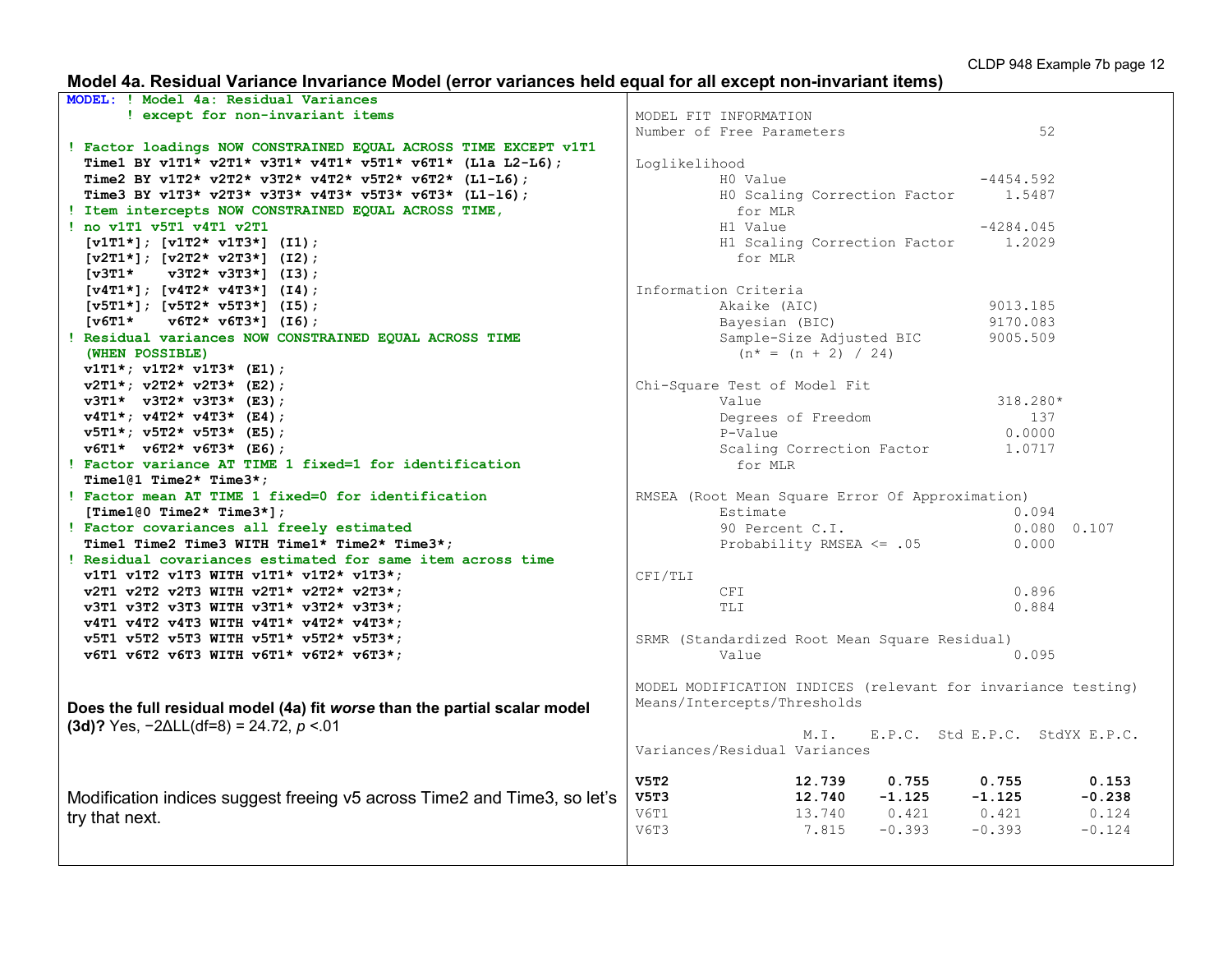# **Model 4b. Partial Residual Variance Invariance Model (error variances held equal for all except non-invariant items and v5T2/T3)**

| MODEL: ! Model 4b: Residual Variances                                        |                                                              |
|------------------------------------------------------------------------------|--------------------------------------------------------------|
| ! except for non-invariant items, v5T2-v5T3                                  | MODEL FIT INFORMATION                                        |
|                                                                              | 53<br>Number of Free Parameters                              |
| ! Factor loadings NOW CONSTRAINED EQUAL ACROSS TIME EXCEPT v1T1              |                                                              |
| Time1 BY v1T1* v2T1* v3T1* v4T1* v5T1* v6T1* (L1a L2-L6);                    | Loglikelihood                                                |
| Time2 BY v1T2* v2T2* v3T2* v4T2* v5T2* v6T2* (L1-L6);                        | HO Value<br>$-4447.259$                                      |
| Time3 BY v1T3* v2T3* v3T3* v4T3* v5T3* v6T3* (L1-16);                        | HO Scaling Correction Factor 1.5823                          |
| ! Item intercepts NOW CONSTRAINED EQUAL ACROSS TIME,                         | for MLR                                                      |
| ! no v1T1 v5T1 v4T1 v2T1                                                     | H1 Value<br>$-4284.045$                                      |
|                                                                              | 1.2029                                                       |
| $[v1T1*]; [v1T2* v1T3*] (I1);$                                               | H1 Scaling Correction Factor<br>for MLR                      |
| $[v2T1*]; [v2T2* v2T3*]$ (I2);                                               |                                                              |
| $\sqrt{3T1*}$<br>$v3T2* v3T3*$ ] (I3);                                       |                                                              |
| $[v4T1*]; [v4T2* v4T3*] (I4);$                                               | Information Criteria                                         |
| $[v5T1*]; [v5T2* v5T3*] (I5);$                                               | Akaike (AIC)<br>9000.518                                     |
| $\lceil \texttt{v6T1*} \rceil$<br>$\texttt{v6T2*} \texttt{v6T3*}$ ] (I6);    | Bayesian (BIC)<br>9160.434                                   |
| ! Residual variances NOW CONSTRAINED EQUAL ACROSS TIME                       | Sample-Size Adjusted BIC<br>8992.694                         |
| (WHEN POSSIBLE) except v5T2-v5T3                                             | $(n^* = (n + 2) / 24)$                                       |
| $v1T1*$ ; $v1T2*$ $v1T3*$ (E1);                                              |                                                              |
| $v2T1*$ ; $v2T2* v2T3*$ (E2);                                                | Chi-Square Test of Model Fit                                 |
| $v3T1* v3T2* v3T3* (E3);$                                                    | 309.384*<br>Value                                            |
| $v4T1*$ ; $v4T2* v4T3* (E4)$ ;                                               | Degrees of Freedom<br>136                                    |
| $v5T1*$ ; $v5T2*$ ; $v5T3*$ ;                                                | 0.0000<br>P-Value                                            |
| $v6T1* v6T2* v6T3* (E6);$                                                    | Scaling Correction Factor<br>1.0551                          |
| ! Factor variance AT TIME 1 fixed=1 for identification                       | for MLR                                                      |
| Time101 Time2* Time3*;                                                       |                                                              |
| ! Factor mean AT TIME 1 fixed=0 for identification                           | RMSEA (Root Mean Square Error Of Approximation)              |
| [Time100 Time2* Time3*];                                                     | Estimate<br>0.092                                            |
| ! Factor covariances all freely estimated                                    | 90 Percent C.I.<br>$0.078$ 0.105                             |
| Time1 Time2 Time3 WITH Time1* Time2* Time3*;                                 | Probability RMSEA <= .05<br>0.000                            |
| ! Residual covariances estimated for same item across time                   |                                                              |
| v1T1 v1T2 v1T3 WITH v1T1* v1T2* v1T3*;                                       | CFI/TLI                                                      |
| v2T1 v2T2 v2T3 WITH v2T1* v2T2* v2T3*;                                       | 0.901<br>CFI                                                 |
| v3T1 v3T2 v3T3 WITH v3T1* v3T2* v3T3*;                                       | 0.888<br>TLI                                                 |
| v4T1 v4T2 v4T3 WITH v4T1* v4T2* v4T3*;                                       |                                                              |
| v5T1 v5T2 v5T3 WITH v5T1* v5T2* v5T3*;                                       | SRMR (Standardized Root Mean Square Residual)                |
| v6T1 v6T2 v6T3 WITH v6T1* v6T2* v6T3*;                                       | 0.093<br>Value                                               |
|                                                                              |                                                              |
|                                                                              | MODEL MODIFICATION INDICES (relevant for invariance testing) |
| Does the partial residual model (4b) fit better than the full residual model | Means/Intercepts/Thresholds                                  |
| (4a)? Yes, $-2\Delta L L(df=1) = 10.06$ , $p < 01$                           |                                                              |
|                                                                              |                                                              |
| Does the partial residual model (4b) fit worse than the partial scalar model | E.P.C. Std E.P.C. StdYX E.P.C.<br>$M$ . I.                   |
| $(3d)$ ? Eh, $-2\Delta L L(df=7) = 14.14$ , $p = 0.05$                       | Variances/Residual Variances                                 |
|                                                                              |                                                              |
|                                                                              | V6T1<br>13.772<br>0.419<br>0.419<br>0.125                    |
|                                                                              | $-0.373$<br>$-0.373$<br>V6T3<br>7.149<br>$-0.118$            |
| Modification indices suggest freeing v6 from Time1, so let's try that next.  |                                                              |
|                                                                              |                                                              |
|                                                                              |                                                              |
|                                                                              |                                                              |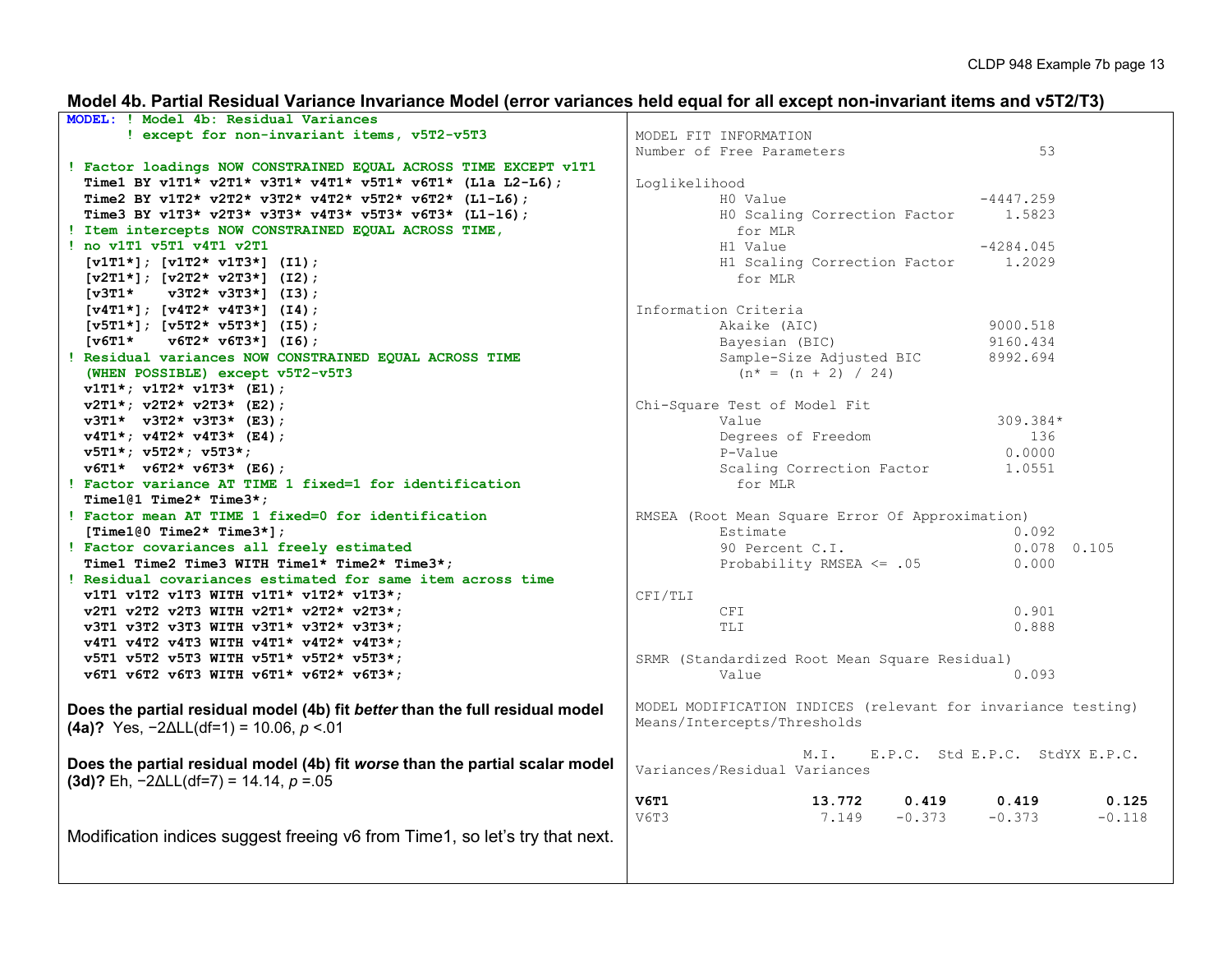#### **Model 4c. Partial Residual Variance Invariance Model (error variances held equal for all except non-invariant items, v5T2/T3, v6T1)**



|               | MODEL FIT INFORMATION<br>Number of Free Parameters                                                                                         | 54          |       |
|---------------|--------------------------------------------------------------------------------------------------------------------------------------------|-------------|-------|
| Loglikelihood |                                                                                                                                            |             |       |
|               | HO Value                                                                                                                                   | $-4439.971$ |       |
|               | HO Scaling Correction Factor<br>for MLR                                                                                                    | 1.5771      |       |
|               | H1 Value                                                                                                                                   | $-4284.045$ |       |
|               | H1 Scaling Correction Factor<br>for MLR                                                                                                    | 1.2029      |       |
|               | Information Criteria                                                                                                                       |             |       |
|               | Akaike (AIC)                                                                                                                               | 8987.942    |       |
|               | Bayesian (BIC)                                                                                                                             | 9150.876    |       |
|               | Sample-Size Adjusted BIC<br>$(n^* = (n + 2) / 24)$                                                                                         | 8979.971    |       |
|               | Chi-Square Test of Model Fit                                                                                                               |             |       |
|               | Value                                                                                                                                      | 296.084*    |       |
|               | Degrees of Freedom                                                                                                                         | 135         |       |
|               | P-Value                                                                                                                                    | 0.0000      |       |
|               | Scaling Correction Factor<br>for MLR                                                                                                       | 1.0533      |       |
|               | RMSEA (Root Mean Square Error Of Approximation)                                                                                            |             |       |
|               | Estimate                                                                                                                                   | 0.089       |       |
|               | 90 Percent C.I.                                                                                                                            | 0.075       | 0.103 |
|               | Probability RMSEA $\leq$ .05                                                                                                               | 0.000       |       |
| CFI/TLI       |                                                                                                                                            |             |       |
|               | CFI                                                                                                                                        | 0.908       |       |
|               | TLI                                                                                                                                        | 0.895       |       |
|               | SRMR (Standardized Root Mean Square Residual)<br>Value                                                                                     | 0.092       |       |
|               |                                                                                                                                            |             |       |
|               | Does the partial residual model (4c) fit better than the partial residual<br>model (4b)? Yes, $-2\Delta L L (df=1) = 11.20$ , $p < 01$     |             |       |
|               | Does the partial residual model (4c) fit worse than the partial scalar<br>model (3d)? No, $-2\Delta L L (df=6) = 3.38$ , $p = 76$          |             |       |
|               | No invariance-related modification indices remain, so we are done!<br>The residual variances at the end of Model 4c are shown on the left. |             |       |

Next is structural invariance.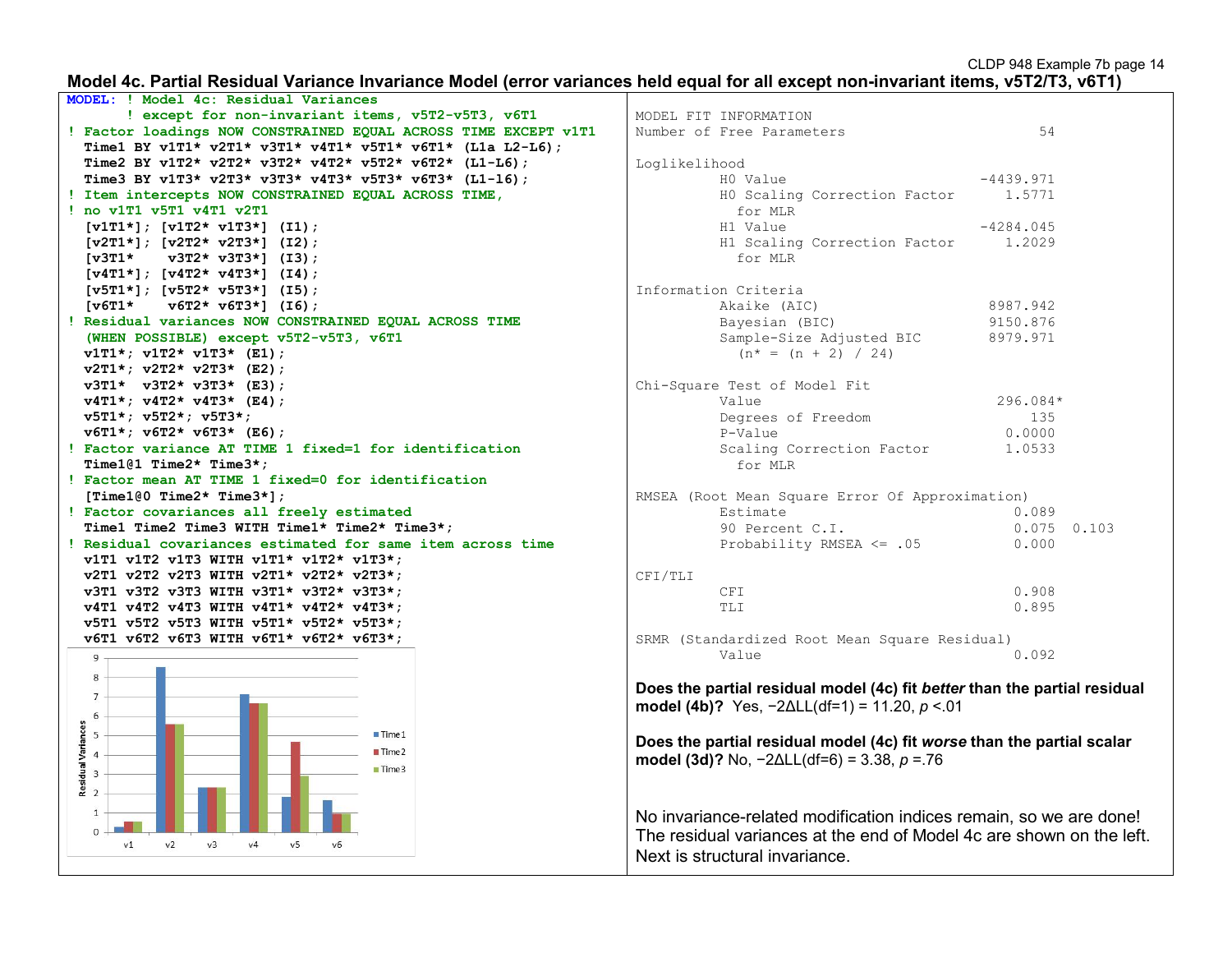**4c UNSTANDARDIZED FINAL MEASUREMENT INVARIANCE SOLUTION**

|       |           |          |       |                                                           | Two-Tailed |             |                                                             |       |                     | Two-Tailed |
|-------|-----------|----------|-------|-----------------------------------------------------------|------------|-------------|-------------------------------------------------------------|-------|---------------------|------------|
|       |           | Estimate |       | $S.E.$ Est./ $S.E.$                                       | P-Value    |             | Estimate                                                    |       | $S.E.$ Est./ $S.E.$ | P-Value    |
|       |           |          |       |                                                           |            |             |                                                             |       |                     |            |
| TIME1 | <b>BY</b> |          |       |                                                           |            |             | Means (FACTOR MEAN AT TIME1 FIXED=0 FOR IDENTIFICATION)     |       |                     |            |
| V1T1  |           | 3.214    | 0.259 | 12.409                                                    | 0.000      | TIME1       | 0.000                                                       | 0.000 | 999.000             | 999.000    |
| V2T1  |           | 1.945    | 0.200 | 9.735                                                     | 0.000      | TIME2       | 0.295                                                       | 0.081 | 3.654               | 0.000      |
| V3T1  |           | 1.983    | 0.196 | 10.094                                                    | 0.000      | TIME3       | 0.520                                                       | 0.092 | 5.668               | 0.000      |
| V4T1  |           | 1.913    | 0.219 | 8.741                                                     | 0.000      |             |                                                             |       |                     |            |
| V5T1  |           | 0.987    | 0.138 | 7.154                                                     | 0.000      |             | Intercepts - V3 AND V6 ARE HOLDING THIS TOGETHER WITH TIME1 |       |                     |            |
| V6T1  |           | 1.470    | 0.123 | 11.975                                                    | 0.000      | V1T1        | 16.089                                                      | 0.275 | 58.597              | 0.000      |
|       |           |          |       |                                                           |            | V1T2        | 16.418                                                      | 0.283 | 58.056              | 0.000      |
| TIME2 | BY        |          |       |                                                           |            | V1T3        | 16.418                                                      | 0.283 | 58.056              | 0.000      |
| V1T2  |           | 2.644    | 0.230 | 11.473                                                    | 0.000      | V2T1        | 8.675                                                       | 0.294 | 29.523              | 0.000      |
| V2T2  |           | 1.945    | 0.200 | 9.735                                                     | 0.000      | V2T2        | 9.416                                                       | 0.262 | 35.991              | 0.000      |
| V3T2  |           | 1.983    | 0.196 | 10.094                                                    | 0.000      | V2T3        | 9.416                                                       | 0.262 | 35.991              | 0.000      |
| V4T2  |           | 1.913    | 0.219 | 8.741                                                     | 0.000      | V3T1        | 11.950                                                      | 0.225 | 53.170              | 0.000      |
| V5T2  |           | 0.987    | 0.138 | 7.154                                                     | 0.000      | V3T2        | 11.950                                                      | 0.225 | 53.170              | 0.000      |
| V6T2  |           | 1.470    | 0.123 | 11.975                                                    | 0.000      | V3T3        | 11.950                                                      | 0.225 | 53.170              | 0.000      |
|       |           |          |       |                                                           |            | <b>V4T1</b> | $-3.024$                                                    | 0.266 | $-11.352$           | 0.000      |
| TIME3 | BY        |          |       |                                                           |            | V4T2        | $-3.750$                                                    | 0.298 | $-12.565$           | 0.000      |
| V1T3  |           | 2.644    | 0.230 | 11.473                                                    | 0.000      | V4T3        | $-3.750$                                                    | 0.298 | $-12.565$           | 0.000      |
| V2T3  |           | 1.945    | 0.200 | 9.735                                                     | 0.000      | V5T1        | $-1.213$                                                    | 0.131 | $-9.275$            | 0.000      |
| V3T3  |           | 1.983    | 0.196 | 10.094                                                    | 0.000      | V5T2        | $-1.803$                                                    | 0.207 | $-8.720$            | 0.000      |
| V4T3  |           | 1.913    | 0.219 | 8.741                                                     | 0.000      | V5T3        | $-1.803$                                                    | 0.207 | $-8.720$            | 0.000      |
| V5T3  |           | 0.987    | 0.138 | 7.154                                                     | 0.000      | V6T1        | $-2.851$                                                    | 0.160 | $-17.815$           | 0.000      |
| V6T3  |           | 1.470    | 0.123 | 11.975                                                    | 0.000      | V6T2        | $-2.851$                                                    | 0.160 | $-17.815$           | 0.000      |
|       |           |          |       |                                                           |            | V6T3        | $-2.851$                                                    | 0.160 | $-17.815$           | 0.000      |
| TIME1 | WITH      |          |       |                                                           |            |             |                                                             |       |                     |            |
| TIME2 |           | 0.843    | 0.078 | 10.745                                                    | 0.000      |             | Residual Variances - ITEM VARIANCE THAT IS NOT THE FACTOR   |       |                     |            |
| TIME3 |           | 0.683    | 0.124 | 5.505                                                     | 0.000      | <b>V1T1</b> | 0.285                                                       | 0.342 | 0.831               | 0.406      |
|       |           |          |       |                                                           |            | V1T2        | 0.539                                                       | 0.233 | 2.316               | 0.021      |
| TIME2 | WITH      |          |       |                                                           |            | V1T3        | 0.539                                                       | 0.233 | 2.316               | 0.021      |
| TIME3 |           | 0.692    | 0.126 | 5.489                                                     | 0.000      | V2T1        | 8.562                                                       | 1.004 | 8.526               | 0.000      |
|       |           |          |       |                                                           |            | V2T2        | 5.592                                                       | 0.502 | 11.132              | 0.000      |
|       |           |          |       | *** Residual covariances among same item across time **** |            | V2T3        | 5.592                                                       | 0.502 | 11.132              | 0.000      |
|       |           |          |       |                                                           |            | V3T1        | 2.312                                                       | 0.271 | 8.534               | 0.000      |
| V1T1  | WITH      |          |       |                                                           |            | V3T2        | 2.312                                                       | 0.271 | 8.534               | 0.000      |
| V1T2  |           | $-0.165$ | 0.230 | $-0.716$                                                  | 0.474      | V3T3        | 2.312                                                       | 0.271 | 8.534               | 0.000      |
| V1T3  |           | 0.014    | 0.212 | 0.066                                                     | 0.948      | V4T1        | 7.139                                                       | 1.043 | 6.842               | 0.000      |
|       |           |          |       |                                                           |            | V4T2        | 6.686                                                       | 0.870 | 7.684               | 0.000      |
| V1T2  | WITH      |          |       |                                                           |            | V4T3        | 6.686                                                       | 0.870 | 7.684               | 0.000      |
| V1T3  |           | 0.153    | 0.230 | 0.667                                                     | 0.505      | <b>V5T1</b> | 1.829                                                       | 0.448 | 4.078               | 0.000      |
| .     |           |          |       |                                                           |            | V5T2        | 4.705                                                       | 1.455 | 3.233               | 0.001      |
|       |           |          |       |                                                           |            | <b>V5T3</b> | 2.908                                                       | 0.749 | 3.881               | 0.000      |
|       |           |          |       | Variances (FACTOR VARIANCE AT TIME1=1 FOR IDENTIFICATION) |            | V6T1        | 1.664                                                       | 0.233 | 7.138               | 0.000      |
| TIME1 |           | 1.000    | 0.000 | 999.000                                                   | 999.000    | V6T2        | 0.957                                                       | 0.136 | 7.039               | 0.000      |
| TIME2 |           | 1.159    | 0.186 | 6.231                                                     | 0.000      | <b>V6T3</b> | 0.957                                                       | 0.136 | 7.039               | 0.000      |
| TIME3 |           | 0.934    | 0.151 | 6.171                                                     | 0.000      |             |                                                             |       |                     |            |
|       |           |          |       |                                                           |            |             |                                                             |       |                     |            |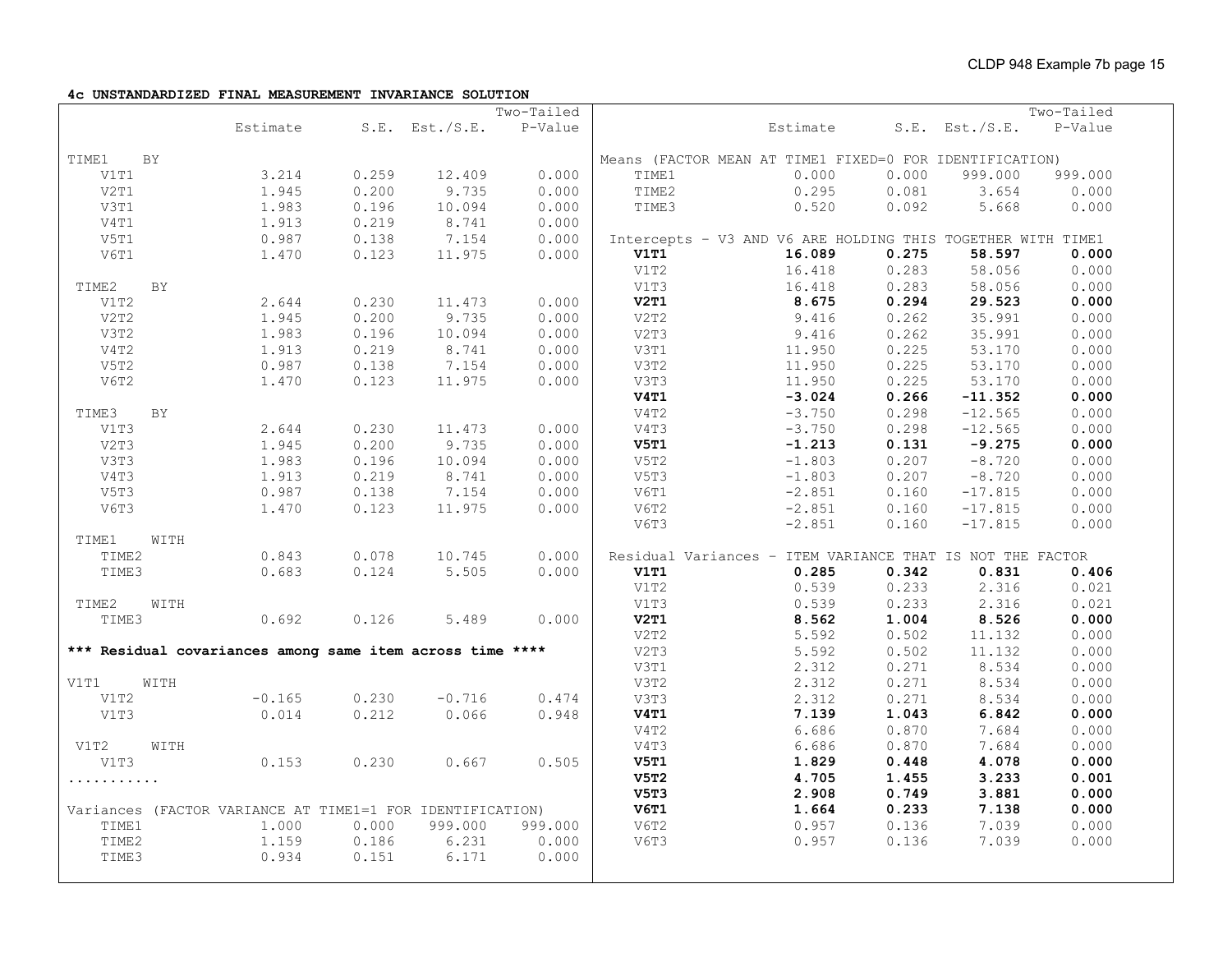### **STRUCTURAL INVARIANCE TESTS**

| Model 5a. Factor Variance Invariance Model                                              |                                                                                                                                   |       |       |               |                                                                                                                   | Model 6a. Factor Covariance Invariance Model    |                                                        |                                                                          |             |                 |
|-----------------------------------------------------------------------------------------|-----------------------------------------------------------------------------------------------------------------------------------|-------|-------|---------------|-------------------------------------------------------------------------------------------------------------------|-------------------------------------------------|--------------------------------------------------------|--------------------------------------------------------------------------|-------------|-----------------|
| MODEL: ! Model 5a: Factor Variance Invariance                                           |                                                                                                                                   |       |       |               |                                                                                                                   | MODEL: ! Model 6a: Factor Covariance Invariance |                                                        |                                                                          |             |                 |
|                                                                                         | (rest of code before and after is same as 4c)                                                                                     |       |       |               |                                                                                                                   | (rest of code before and after is same as 5a)   |                                                        |                                                                          |             |                 |
| ! Model 5a: Factor Variance Invariance (all fixed to 1 now)<br>Time1@1 Time2@1 Time3@1; |                                                                                                                                   |       |       |               | ! Model 6a: Factor Covariance Invariance (all fixed equal)<br>Time1 Time2 Time3 WITH Time1* Time2* Time3* (Fcov); |                                                 |                                                        |                                                                          |             |                 |
|                                                                                         | MODEL FIT INFORMATION                                                                                                             |       |       |               |                                                                                                                   |                                                 | MODEL FIT INFORMATION                                  |                                                                          |             |                 |
|                                                                                         | Number of Free Parameters                                                                                                         |       |       | 52            |                                                                                                                   |                                                 | Number of Free Parameters                              |                                                                          | 50          |                 |
| Loglikelihood                                                                           |                                                                                                                                   |       |       |               |                                                                                                                   | Loglikelihood                                   |                                                        |                                                                          |             |                 |
|                                                                                         | HO Value                                                                                                                          |       |       | $-4441.238$   |                                                                                                                   |                                                 | HO Value                                               |                                                                          | $-4443.654$ |                 |
|                                                                                         | HO Scaling Correction Factor                                                                                                      |       |       | 1.5848        |                                                                                                                   |                                                 |                                                        | HO Scaling Correction Factor                                             | 1.5649      |                 |
|                                                                                         | for MLR                                                                                                                           |       |       |               |                                                                                                                   |                                                 | for MLR                                                |                                                                          |             |                 |
|                                                                                         | H1 Value                                                                                                                          |       |       | $-4284.045$   |                                                                                                                   |                                                 | H1 Value                                               |                                                                          | $-4284.045$ |                 |
|                                                                                         | H1 Scaling Correction Factor                                                                                                      |       |       | 1.2029        |                                                                                                                   |                                                 |                                                        | H1 Scaling Correction Factor                                             | 1,2029      |                 |
|                                                                                         | for MLR                                                                                                                           |       |       |               |                                                                                                                   |                                                 | for MLR                                                |                                                                          |             |                 |
|                                                                                         | Information Criteria                                                                                                              |       |       |               |                                                                                                                   |                                                 | Information Criteria                                   |                                                                          |             |                 |
|                                                                                         | Akaike (AIC)                                                                                                                      |       |       | 8986.475      |                                                                                                                   |                                                 | Akaike (AIC)                                           |                                                                          | 8987.308    |                 |
|                                                                                         | Bayesian (BIC)                                                                                                                    |       |       | 9143.374      |                                                                                                                   |                                                 | Bayesian (BIC)                                         |                                                                          | 9138.172    |                 |
|                                                                                         | Sample-Size Adjusted BIC                                                                                                          |       |       | 8978.799      |                                                                                                                   |                                                 | Sample-Size Adjusted BIC                               |                                                                          | 8979.927    |                 |
|                                                                                         | $(n^* = (n + 2) / 24)$                                                                                                            |       |       |               |                                                                                                                   |                                                 | $(n* = (n + 2) / 24)$                                  |                                                                          |             |                 |
|                                                                                         | Chi-Square Test of Model Fit                                                                                                      |       |       |               |                                                                                                                   |                                                 | Chi-Square Test of Model Fit                           |                                                                          |             |                 |
|                                                                                         | Value                                                                                                                             |       |       | 297.152*      |                                                                                                                   |                                                 | Value                                                  |                                                                          | 297.568*    |                 |
|                                                                                         | Degrees of Freedom                                                                                                                |       |       | 137           |                                                                                                                   |                                                 | Degrees of Freedom                                     |                                                                          | 139         |                 |
|                                                                                         | P-Value                                                                                                                           |       |       | 0.0000        |                                                                                                                   |                                                 | P-Value                                                |                                                                          | 0.0000      |                 |
|                                                                                         | Scaling Correction Factor                                                                                                         |       |       | 1,0580        |                                                                                                                   |                                                 |                                                        | Scaling Correction Factor                                                | 1.0728      |                 |
|                                                                                         | for MLR                                                                                                                           |       |       |               |                                                                                                                   |                                                 | for MLR                                                |                                                                          |             |                 |
|                                                                                         | RMSEA (Root Mean Square Error Of Approximation)                                                                                   |       |       |               |                                                                                                                   |                                                 |                                                        | RMSEA (Root Mean Square Error Of Approximation)                          |             |                 |
|                                                                                         | Estimate                                                                                                                          |       |       | 0.088         |                                                                                                                   |                                                 | Estimate                                               |                                                                          | 0.087       |                 |
|                                                                                         | 90 Percent C.I.                                                                                                                   |       |       | $0.074$ 0.102 |                                                                                                                   |                                                 | 90 Percent C.I.                                        |                                                                          |             | $0.073$ $0.101$ |
|                                                                                         | Probability RMSEA $\leq$ .05                                                                                                      |       |       | 0.000         |                                                                                                                   |                                                 | Probability RMSEA $\leq$ .05                           |                                                                          | 0.000       |                 |
| CFI/TLI                                                                                 |                                                                                                                                   |       |       |               |                                                                                                                   | CFI/TLI                                         |                                                        |                                                                          |             |                 |
|                                                                                         | CFI                                                                                                                               |       |       | 0.908         |                                                                                                                   |                                                 | CFI                                                    |                                                                          | 0.909       |                 |
|                                                                                         | TLI                                                                                                                               |       |       | 0.897         |                                                                                                                   |                                                 | TLI                                                    |                                                                          | 0.900       |                 |
|                                                                                         | SRMR (Standardized Root Mean Square Residual)                                                                                     |       |       |               |                                                                                                                   |                                                 |                                                        | SRMR (Standardized Root Mean Square Residual)                            |             |                 |
|                                                                                         | Value                                                                                                                             |       |       | 0.100         |                                                                                                                   |                                                 | Value                                                  |                                                                          | 0.100       |                 |
|                                                                                         | Does the factor variance model (5a) fit worse than the partial residual<br>model (4c)? No, $-2\Delta L L(df=2) = 1.84$ , $p = 40$ |       |       |               |                                                                                                                   |                                                 | model (5a)? No, $-2\Delta L L(df=2) = 2.32$ , $p = 31$ | Does the factor covariance model (6a) fit worse than the factor variance |             |                 |
|                                                                                         | Factor Covariances                                                                                                                |       |       |               |                                                                                                                   |                                                 |                                                        | FACTOR COVARIANCES FROM MODEL 6a (REPRESENT CORRELATIONS):               |             |                 |
| TIME1                                                                                   | WITH                                                                                                                              |       |       |               |                                                                                                                   |                                                 | TIME1 WITH TIME2<br>0.724                              | 0.053                                                                    | 13.748      | 0.000           |
| TIME2                                                                                   |                                                                                                                                   | 0.778 | 0.042 | 18.375        | 0.000                                                                                                             |                                                 | 0.724<br>TIME1 WITH TIME3                              | 0.053                                                                    | 13.748      | 0.000           |
| TIME3                                                                                   |                                                                                                                                   | 0.713 | 0.087 | 8.214         | 0.000                                                                                                             | TIME2 WITH TIME3                                | 0.724                                                  | 0.053                                                                    | 13.748      | 0.000           |
| TIME2                                                                                   | WITH                                                                                                                              |       |       |               |                                                                                                                   |                                                 |                                                        | FACTOR MEANS FROM MODEL 6a (REPRESENT MEAN DIFFERENCES):                 |             |                 |
|                                                                                         |                                                                                                                                   | 0.662 | 0.095 | 6.929         | 0.000                                                                                                             | TIME1                                           | 0.000                                                  | 0.000                                                                    | 999.000     | 999.000         |
|                                                                                         |                                                                                                                                   |       |       |               |                                                                                                                   |                                                 |                                                        |                                                                          |             |                 |
| TIME3                                                                                   |                                                                                                                                   |       |       |               |                                                                                                                   | TIME2                                           | 0.284                                                  | 0.079                                                                    | 3.605       | 0.000           |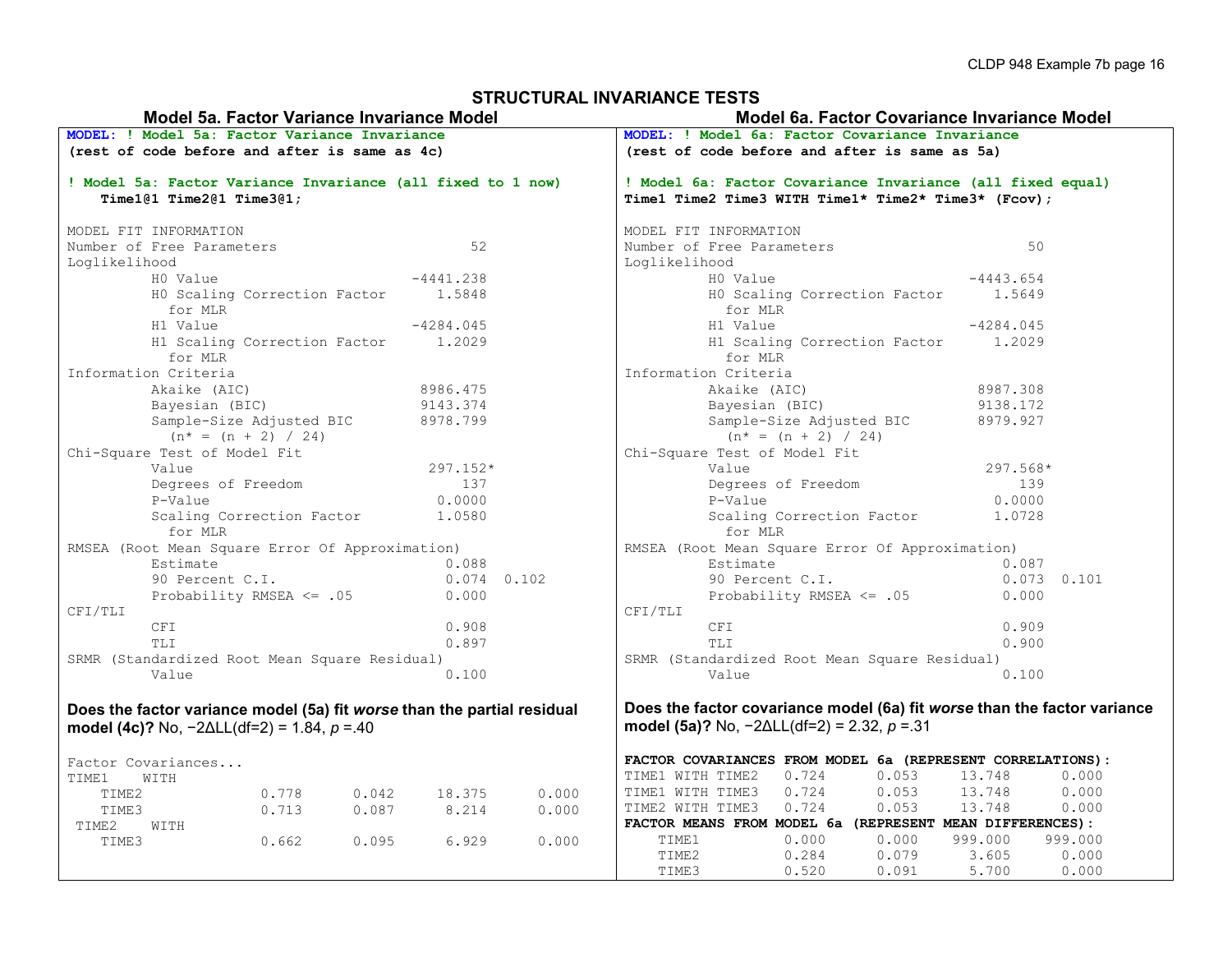#### **Model 7a. Factor Mean Invariance Model**

```
MODEL: ! Model 7a: Factor Mean Invariance 
        ! Testing Diff between Time2 and Time3 
! Factor loadings NOW CONSTRAINED EQUAL ACROSS TIME EXCEPT v1T1
  Time1 BY v1T1* v2T1* v3T1* v4T1* v5T1* v6T1* (L1a L2-L6);
  Time2 BY v1T2* v2T2* v3T2* v4T2* v5T2* v6T2* (L1-L6);
  Time3 BY v1T3* v2T3* v3T3* v4T3* v5T3* v6T3* (L1-l6);
! Item intercepts NOW CONSTRAINED EQUAL ACROSS TIME, 
! no v1T1 v5T1 v4T1
  [v1T1*]; [v1T2* v1T3*] (I1);<br>[v2T1* v2T2* v2T3*] (I2);
   [v2T1* v2T2* v2T3*] (I2);
            [v3T1* v3T2* v3T3*] (I3); 
   [v4T1*]; [v4T2* v4T3*] (I4);
   [v5T1*]; [v5T2* v5T3*] (I5); 
   [v6T1* v6T2* v6T3*] (I6);
! Residual variances NOW CONSTRAINED EQUAL ACROSS TIME 
   (WHEN POSSIBLE) except v5T2-v5T3, v6T1
  v1T1*; v1T2* v1T3* (E1);
  v2T1*; v2T2* v2T3* (E2);
  v3T1* v3T2* v3T3* (E3);
  v4T1*; v4T2* v4T3* (E4);
  v5T1*; v5T2*; v5T3*;
  v6T1*; v6T2* v6T3* (E6);
! Factor variance fixed=1 for structural invariance
  Time1@1 Time2@1 Time3@1; 
! Testing factor mean difference between Time2 and Time3
   [Time1@0]; [Time2* Time3*] (Fmean);
! Factor covariances held equal for structural invariance 
  Time1 Time2 Time3 WITH Time1* Time2* Time3* (Fcov); 
! Residual covariances estimated for same item across time
  v1T1 v1T2 v1T3 WITH v1T1* v1T2* v1T3*;
  v2T1 v2T2 v2T3 WITH v2T1* v2T2* v2T3*;
  v3T1 v3T2 v3T3 WITH v3T1* v3T2* v3T3*; 
  v4T1 v4T2 v4T3 WITH v4T1* v4T2* v4T3*; 
  v5T1 v5T2 v5T3 WITH v5T1* v5T2* v5T3*; 
  v6T1 v6T2 v6T3 WITH v6T1* v6T2* v6T3*; 
Does the factor mean model (7a) fit worse than the factor covariance 
model (6a)? Yes, −2ΔLL(df=1) = 11.15, p <.01, so we keep Model 6a instead.
MODEL FIT INFORMATION
Number of Free Parameters 49
Loglikelihood
         HO Value -4448.472<br>HO Scaling Correction Factor 1.5792
          H0 Scaling Correction Factor
             for MLR
Means<br>TIME1
 TIME1 0.000 0.000 999.000 999.000
 TIME2 0.378 0.075 5.014 0.000
 TIME3 0.378 0.075 5.014 0.000
```
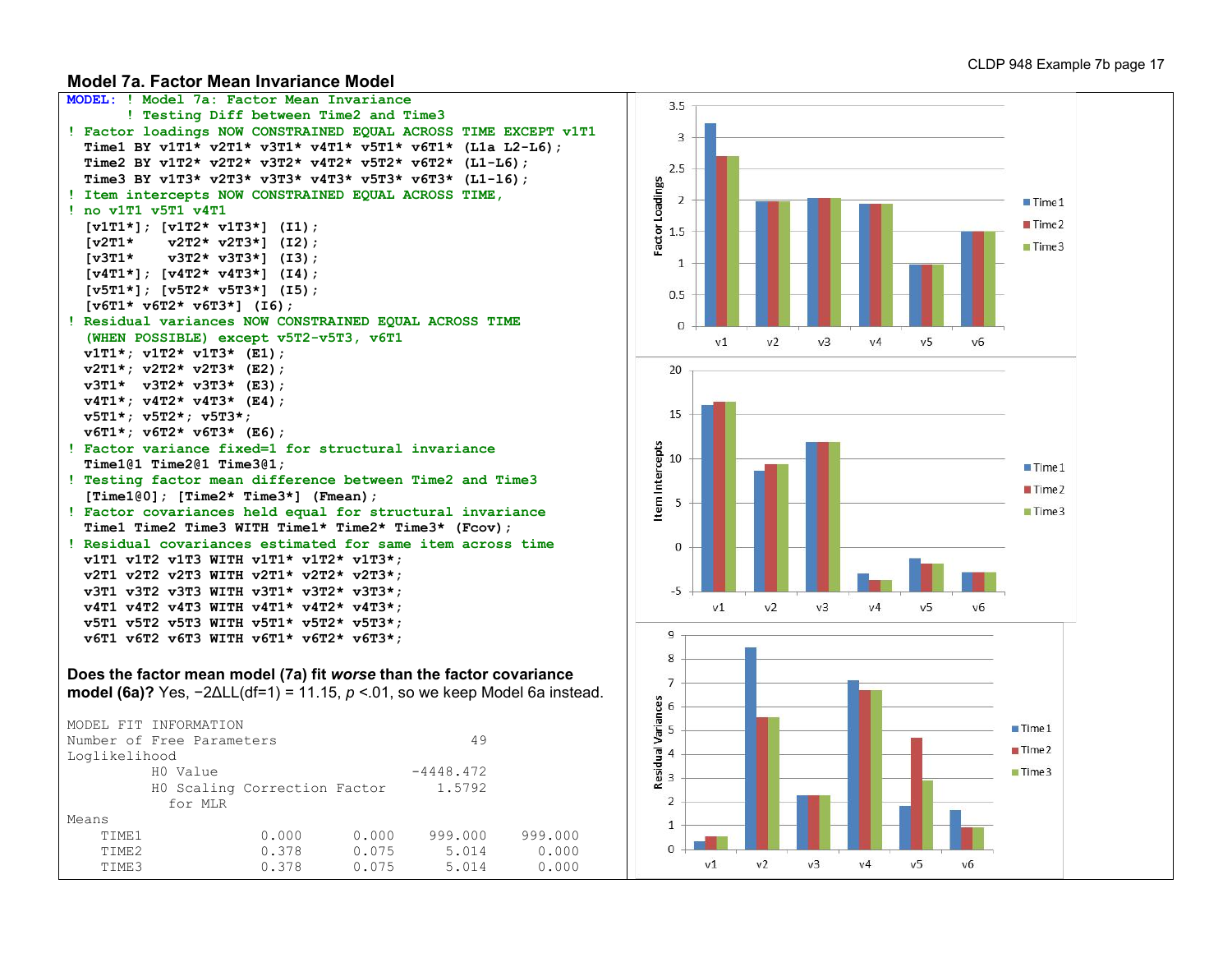#### **6a UNSTANDARDIZED FINAL STRUCTURAL INVARIANCE SOLUTION**

| Two-Tailed                                                                                              | Two-Tailed |
|---------------------------------------------------------------------------------------------------------|------------|
| P-Value<br>Estimate<br>Estimate<br>$S.E.$ Est./S.E.<br>$S.E.$ Est./ $S.E.$                              | P-Value    |
| TIME1<br><b>BY</b><br>Means (FACTOR MEAN AT TIME1 FIXED=0 FOR IDENTIFICATION)                           |            |
| 3.229<br>0.243<br>13.272<br>0.000<br>V1T1<br>0.000<br>TIME1<br>0.000<br>999.000                         | 999.000    |
| 0.000<br>0.079<br>V2T1<br>1.993<br>0.170<br>11.754<br>TIME2<br>0.284<br>3.605                           | 0.000      |
| 0.169<br>V3T1<br>2.029<br>12.022<br>0.000<br>TIME3<br>0.520<br>0.091<br>5.700                           | 0.000      |
| V4T1<br>1.939<br>0.214<br>9.077<br>0.000                                                                |            |
| V5T1<br>0.986<br>0.147<br>6.701<br>0.000<br>Intercepts - V3 AND V6 ARE HOLDING THIS TOGETHER WITH TIME1 |            |
| 0.109<br>16.099<br>0.271<br>59.420<br>V6T1<br>1.508<br>13.821<br>0.000<br>V1T1                          | 0.000      |
| 0.281<br>16.428<br>58.488<br>V1T2                                                                       | 0.000      |
| V1T3<br>0.281<br>58.488<br>16.428<br>BY<br>TIME2                                                        | 0.000      |
| V2T1<br>8.681<br>0.292<br>29.694<br>2.704<br>0.232<br>0.000<br>V1T2<br>11.677                           | 0.000      |
| V2T2<br>1.993<br>0.170<br>11.754<br>0.000<br>V2T2<br>0.259<br>9.423<br>36.368                           | 0.000      |
| 2.029<br>0.169<br>12.022<br>0.000<br>V2T3<br>9.423<br>0.259<br>36.368<br>V3T2                           | 0.000      |
| V4T2<br>1.939<br>0.214<br>9.077<br>V3T1<br>0.223<br>53.706<br>0.000<br>11.956                           | 0.000      |
| 0.223<br>V5T2<br>0.986<br>6.701<br>V3T2<br>53.706<br>0.147<br>0.000<br>11.956                           | 0.000      |
| 0.223<br>V6T2<br>0.109<br>13.821<br>V3T3<br>53.706<br>1.508<br>0.000<br>11.956                          | 0.000      |
| V4T1<br>0.263<br>$-3.018$<br>$-11.463$                                                                  | 0.000      |
| 0.292<br>V4T2<br>$-3.737$<br>$-12.784$<br>TIME3<br>BY                                                   | 0.000      |
| V4T3<br>0.292<br>$-3.737$<br>$-12.784$<br>V1T3<br>2.704<br>0.232<br>11.677<br>0.000                     | 0.000      |
| 0.131<br>0.170<br>11.754<br>0.000<br><b>V5T1</b><br>$-1.210$<br>$-9.269$<br>V2T3<br>1.993               | 0.000      |
| 0.169<br>12.022<br>0.203<br>V3T3<br>2.029<br>0.000<br>V5T2<br>$-1.791$<br>$-8.807$                      | 0.000      |
| 1.939<br>0.214<br>9.077<br>0.000<br>0.203<br>V4T3<br>V5T3<br>$-1.791$<br>$-8.807$                       | 0.000      |
| V5T3<br>0.986<br>0.147<br>6.701<br>V6T1<br>$-2.847$<br>0.159<br>0.000<br>$-17.889$                      | 0.000      |
| V6T3<br>1.508<br>0.109<br>13.821<br>0.000<br>V6T2<br>0.159<br>$-2.847$<br>$-17.889$                     | 0.000      |
| 0.159<br>V6T3<br>$-2.847$<br>$-17.889$                                                                  | 0.000      |
| TIME1<br>WITH                                                                                           |            |
| 0.724<br>0.000<br>TIME2<br>0.053<br>13.748<br>Residual Variances - ITEM VARIANCE THAT IS NOT THE FACTOR |            |
| TIME3<br>0.724<br>0.053<br>13.748<br>0.000<br>V1T1<br>0.351<br>0.331<br>1.060                           | 0.289      |
| V1T2<br>0.562<br>0.231<br>2.432                                                                         | 0.015      |
| 0.231<br>2.432<br>V1T3<br>0.562<br>TIME2<br>WITH                                                        | 0.015      |
| 0.999<br>8.511<br>V2T1<br>8.506<br>0.724<br>0.053<br>13.748<br>TIME3<br>0.000                           | 0.000      |
| V2T2<br>0.494<br>5.563<br>11.261                                                                        | 0.000      |
| *** Residual covariances among same item across time ****<br>V2T3<br>5.563<br>0.494<br>11.261           | 0.000      |
| V3T1<br>2.288<br>0.269<br>8.507                                                                         | 0.000      |
| 0.269<br>V3T2<br>2.288<br>8.507<br>V1T1<br>WITH                                                         | 0.000      |
| $-0.106$<br>0.225<br>$-0.471$<br>0.638<br>V3T3<br>2.288<br>0.269<br>8.507<br>V1T2                       | 0.000      |
| 0.038<br>0.215<br>V4T1<br>7.134<br>1.041<br>6.853<br>V1T3<br>0.175<br>0.861                             | 0.000      |
| 6.694<br>0.873<br>7.666<br>V4T2                                                                         | 0.000      |
| 6.694<br>0.873<br>7.666<br>V4T3<br>V1T2<br>WITH                                                         | 0.000      |
| 1.825<br>0.446<br>4.092<br>V5T1<br>V1T3<br>0.130<br>0.243<br>0.534                                      | 0.000      |
| 4.705<br>1.454<br>V5T2<br>3.235<br>0.593                                                                | 0.001      |
| V5T3<br>2.921<br>0.752<br>3.887                                                                         | 0.000      |
| V6T1<br>1.656<br>0.235<br>Variances (FACTOR VARIANCES CONSTRAINED EQUAL)<br>7.054                       | 0.000      |
| 1.000<br>0.000<br>999.000<br>999.000<br>V6T2<br>0.942<br>0.131<br>7.188<br>TIME1                        | 0.000      |
| 1,000<br>0.000<br>999.000<br>V6T3<br>0.942<br>0.131<br>7.188<br>TIME2<br>999.000                        | 0.000      |
| TIME3<br>1.000<br>0.000<br>999.000<br>999.000                                                           |            |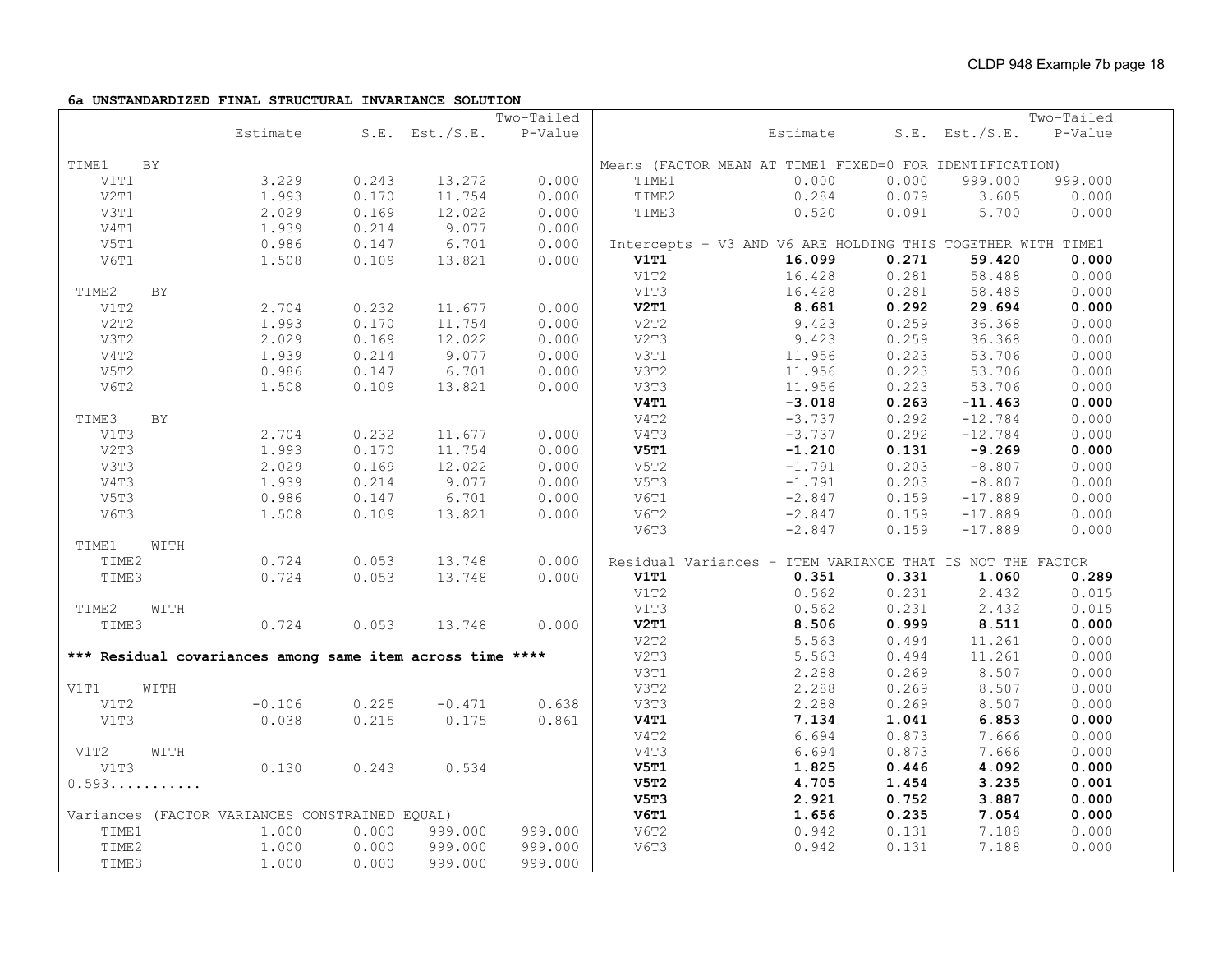#### **Example write-up for these analyses:**

The extent to which a confirmatory factor model measuring social functioning (with six observed indicators) exhibited measurement invariance and structural invariance over time (i.e., across three occasions taken at six-month intervals) was examined using Mplus v. 8.1 (Muthén & Muthén, 1998–2017). Robust maximum likelihood (MLR) estimation was used for all analyses; accordingly, nested model comparisons were conducted using the rescaled difference in the model −2LL values as a function of the difference in model degrees of freedom. A configural invariance model was initially specified in which three correlated factors (i.e., the factor at the three occasions) were estimated simultaneously; all factor means were fixed to 0 and all factor variances were fixed to 1 for identification. Residual covariances between the same indicators across occasions were estimated as well. As shown in Table 1, although the configural invariance model had marginal fit, reasonable attempts to improve the fit were unsuccessful. Thus, the analysis proceeded by applying parameter constraints in successive models to examine potential decreases in fit resulting from measurement or structural non-invariance over the three occasions.

Equality of the unstandardized indicator factor loadings across occasions was then examined in a metric invariance model. The factor variance was fixed to 1 at time 1 but was freely estimated at times 2 and 3. All factor loadings were constrained equal across time; all intercepts and residual variances were still permitted to vary across time. Factor covariances and residual covariances were estimated as described previously. The metric invariance model fit significantly worse than the configural invariance model −2ΔLL(10) = 19.14, *p* = .04. The modification indices suggested that the loading of indicator 1 at time 1 was a source of misfit and should be freed. After doing so, the partial metric invariance model fit significantly better than the full metric invariance model, −2ΔLL(1) = 7.16, *p* < .001, and the partial metric invariance model did not fit worse than the configural invariance model−2ΔLL(9) = 8.98, *p* = .44. The fact that partial metric invariance (i.e., "weak invariance") held indicates that the indicators were related to the latent factor equivalently across time, or more simply, that the same latent factor was being measured at each of occasion (with the exception of indicator 1, which was more related to the factor at time 1 than at times 2 or 3).

Equality of the unstandardized indicator intercepts across time was then examined in a scalar invariance model. The factor mean and variance were fixed to 0 and 1, respectively, at time 1 for identification, but the factor mean and variance were then estimated at times 2 and 3. All factor loadings and indicator intercepts were constrained equal across time (except for indicator 1 at time 1); all residual variances were still permitted to differ across time. Factor covariances and residual covariances were estimated as described previously. The scalar invariance model fit significantly worse than the partial metric invariance model, −2ΔLL(9) = 55.13, *p* < .01. The modification indices suggested that the intercept of indicator 5 at time 1 was the largest source of the misfit and should be freed. After doing so, although the partial scalar invariance model had significantly better fit than the full scalar invariance model, −2ΔLL(1) = 15.16, *p* < .01, it still fit worse than the partial metric invariance model, −2ΔLL(8) = 27.84, *p* < 001. The modification indices suggested that the intercept of indicator 4 at time 1 was the largest remaining source of the misfit and should be freed. After doing so, although the new partial scalar invariance model (with the intercepts for indicators 1, 4, and 5 freed at time 1) fit significantly better than the previous partial scalar invariance model (without the intercept for indicator 4 freed at time 1), −2ΔLL(1) = 9.24, *p* < .01, it still fit marginally worse than the partial metric invariance model, −2ΔLL(7) = 13.99, *p* = 05. The modification indices suggested that the intercept of indicator 2 at time 1 was the largest remaining source of the misfit and should be freed. After doing so, the new partial scalar invariance model (with the intercepts for indicators 1, 2, 4 and 5 freed at time 1) fit significantly better than the previous partial scalar invariance model (without the intercept for indicator 2 freed at time 1), −2ΔLL(1) = 8.73, *p* < .01, and it did not fit significantly worse than the partial metric invariance model, −2ΔLL(6) = 4.35, *p* = .63. The fact that partial scalar invariance (i.e., "strong invariance") held indicates that times 2 and 3 have the same expected response for each indicator at the same absolute level of the trait, or more simply, that the observed differences in the indicator means between times 2 and 3 is due to factor mean differences only. However, indicators 1 and 2 had a lower expected indicator response at the same absolute level of social functioning at time 1 than at time 2 or 3, while indicators 4 and 5 had a higher expected response.